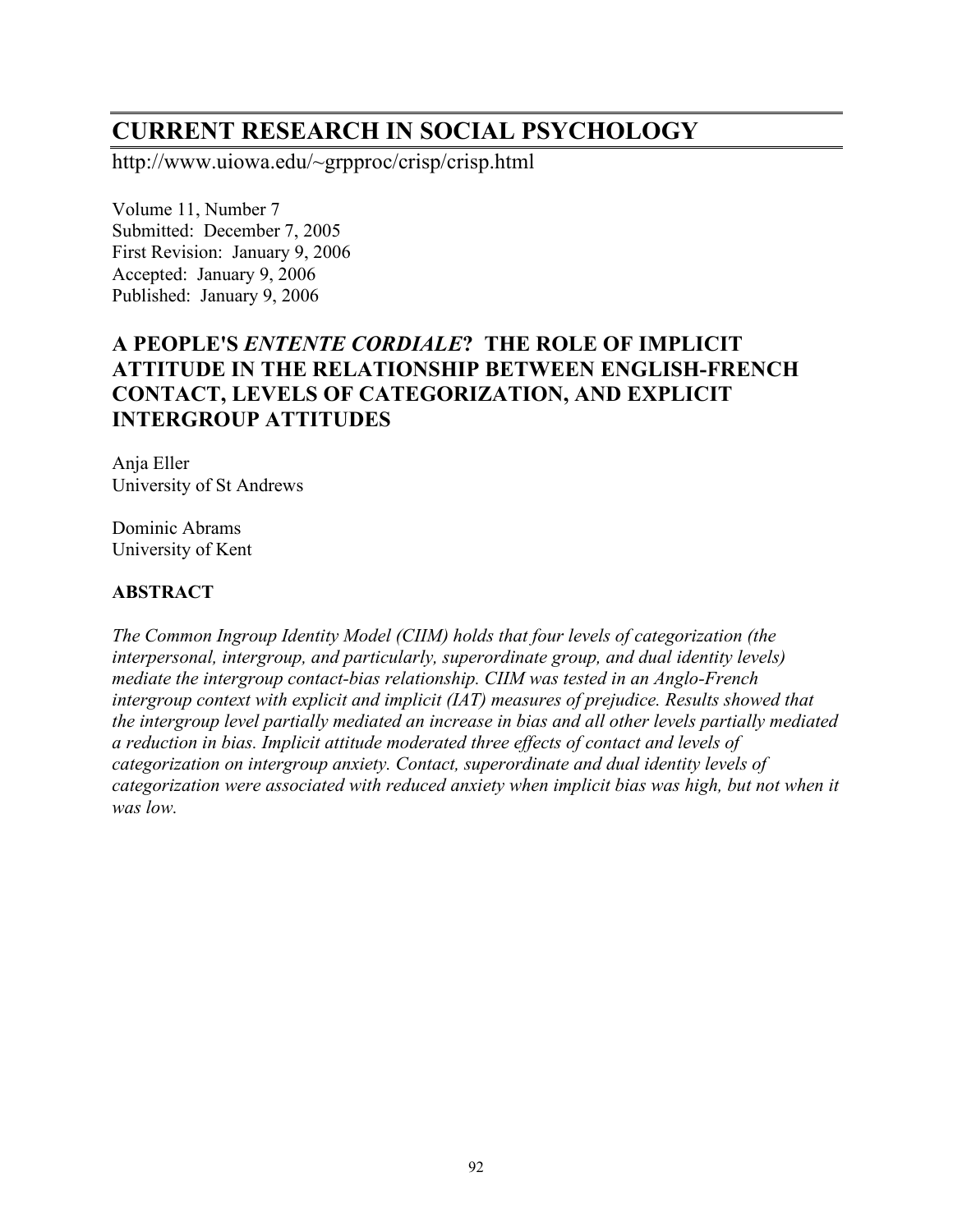## **INTRODUCTION**

This article presents data testing Gaertner and Dovidio**′**s (2000) Common Ingroup Identity Model (CIIM) in an English-French intergroup context. We assess the intergroup bias-reducing effects of the perception of a common ingroup (and other levels of categorization) on explicit measures. We also examine whether implicit associations either add to or moderate the relationships between contact or categorization and explicit attitudes, a question that has not previously been explored in the intergroup contact literature.

#### **The Common Ingroup Identity Model**

The CIIM (Gaertner & Dovidio, 2000; Gaertner et al., 1993) holds that intergroup relations can be improved when cognitive representations during contact are modified from "us" and "them" to a more inclusive "we". The model specifies that the relationship between several antecedents (different types of intergroup interdependence and cognitive, perceptual, linguistic, affective, and environmental factors) and consequences (cognitive, affective, and behavioral) are mediated by four levels of categorization; an inter*personal* level ("separate individuals, *de*categorization"), intergroup level ("two groups, categorization"), superordinate group level ("one group, *re*categorization") and dual identity level ("two subgroups in one group, *re*categorization").

Pleasant interactions with *typical* outgroup members can have beneficial effects on intergroup relations (Brown & Hewstone, 2005), but overly salient group memberships may increase intergroup anxiety (Stephan, Diaz-Loving, & Duran, 2000), and thus prevent the desired generalization of positive outgroup attitudes (e.g. Islam & Hewstone, 1993). Given these potentially negative consequences when contact is categorized as an *intergroup* encounter the CIIM advocates contact at other levels. For example, Gaertner et al. (1989) found that structural interventions to induce members of two separate laboratory groups to decategorize or recategorize themselves altered perceived intergroup boundaries and decreased intergroup bias. Decategorization decreased the attractiveness of former ingroup members while recategorization increased the attractiveness of former outgroup members. Gaertner and Dovidio (2000) accord a special, bias-reducing role to recategorization, hence emphasizing the more inclusive process.

The role of recategorization as an important mediator between favorable contact and anxiety and prejudice reduction has been demonstrated in numerous laboratory and field studies involving artificial groups, university affiliation, multi-ethnic high school students, corporate mergers, stepfamilies, and language school students (Eller & Abrams, 2003; Gaertner & Dovidio, 2000). Limited support for the model was also found in an elementary school setting (Houlette et al., 2004). However, the causal direction assumed by the model is sometimes absent or even reversed (Eller & Abrams, 2004; but also see Banker, 2002). Moreover, it should be noted that in intergroup contexts involving memberships of broad categories, such as nationality, the presence of a single, inclusive group identity may be perceived as threatening to social identity, particularly by lower-status group members (Gonzalez, 2000; Hornsey & Hogg, 2000). In these cases, a *dual identity* may be more effective in educing positive outgroup evaluations. Dual identity is defined as an amalgam of salient categorization and recategorization, in which original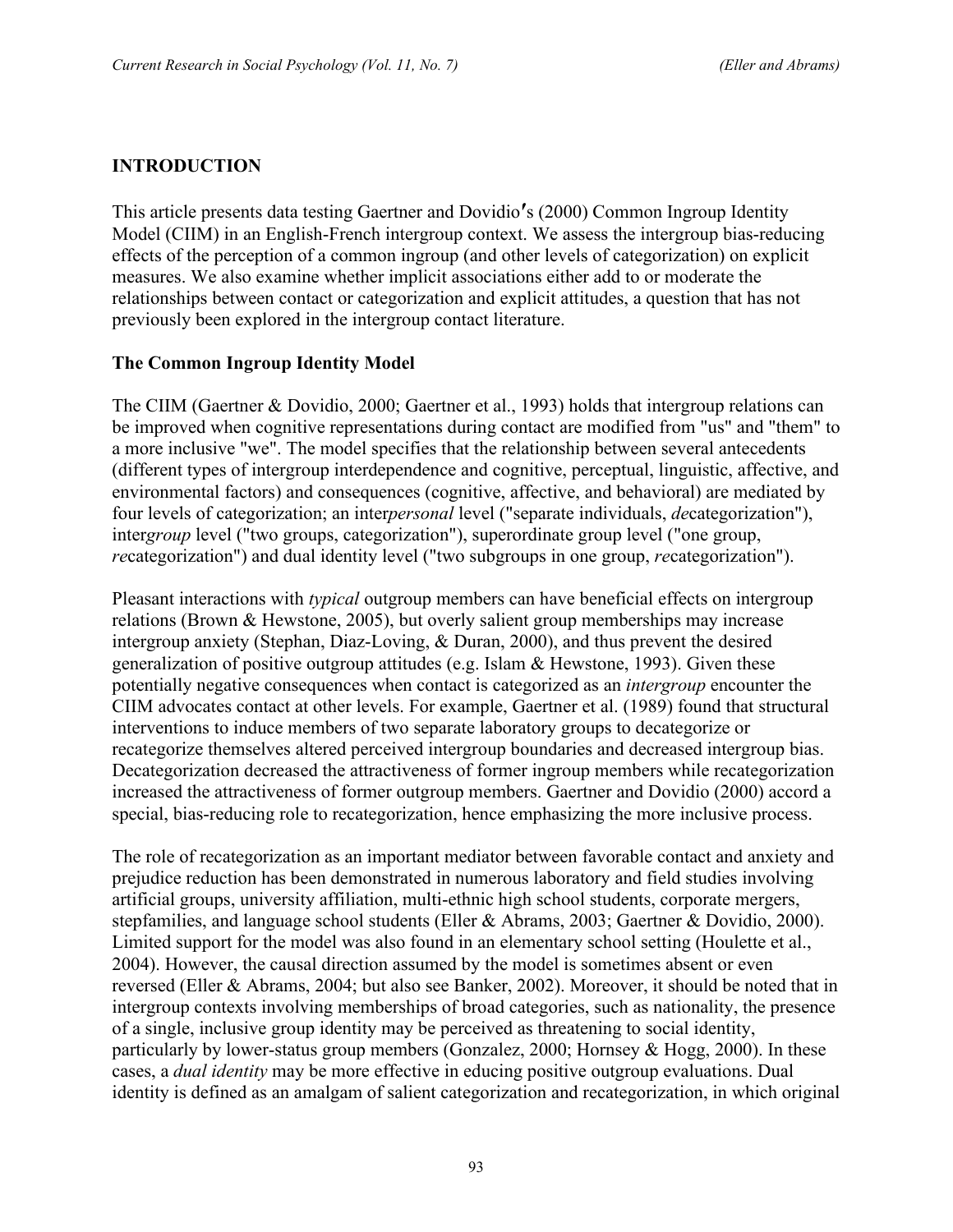group identities are maintained, but within the context of a superordinate identity (Gaertner  $\&$ Dovidio, 2000). When a dual identity is salient, the superordinate component should be slightly less effective in producing positive attitudes in the immediate contact situation, but the salient categorization component should facilitate the generalization of contact effects to the outgroup as an entity ("trade-off hypothesis," Gaertner & Dovidio, 2000).

## **Implicit Attitudes**

Although implicit measures have steadily gained in prominence within social psychology (Fazio & Olson, 2003), as far as we are aware, the relationship between levels of categorization and implicit associations has not been examined previously in intergroup contact research. During the past few decades, blatant expressions of ethnic and racist prejudice and discrimination have generally been declining in the U.S. and Western Europe, while more subtle manifestations of arguably the same phenomena have been on the rise (Dovidio, Kawakami & Beach, 2001). These changes in the mode and magnitude of expressed prejudice have called for new measurement techniques. Maass, Castelli, and Arcuri (2000) proposed a continuum of prejudice measures to characterize the ease or difficulty with which people can inhibit prejudiced responses. At one end are measures, such as old-fashioned racism, open discrimination, and racial slurs, which are explicit, deliberate, mindful, and easy to control. At the other end of the continuum are measures, such as physiological reactions, Stroop-like tasks, and the Implicit Association Test (IAT; Greenwald, McGhee & Schwartz, 1998), which are labeled implicit, spontaneous, mindless, and difficult to control.

Both the IAT and the CIIM involve measures that reflect a psychological judgment of similarity between the ingroup and outgroup. Whereas the IAT taps whether evaluative associations are distinctive for each group, the measures used in the CIIM assess explicitly whether the categories are distinctive (separate groups) or have more in common (superordinate group, dual identity, and by default, decategorized perception).

A recurrent theme in the literature is whether implicit attitudes are malleable, and if so, what factors are necessary to alter them (cf. Bargh, 1999; Dovidio et al., 2001; Wilson, Lindsey & Schooler, 2000). Banse, Seise and Zerbes (2001) showed that implicit attitudes towards homosexuality could not be changed by persuasive messages. In contrast, Brinol, Horcajo, Becerra, Falces, and Sierra (2002) demonstrated that strong arguments in favor of vegetable consumption resulted in implicit, but not explicit attitude change. Implicit attitude modification of more value-laden and socially relevant attitude objects than vegetables has been observed with a variety of methods. For example, Karpinski and Hilton (2001; Study 3) found that participants exposed to elderly = good (as opposed to youth = good) associations showed an attenuation of the IAT bias in favor of youth.

Similarly, Kawakami et al. (2000) instructed respondents across three studies to say "no" to traditional, stereotypic photograph-trait combinations related to Black and White racial categories or to skinheads. In comparison to the non-trained groups, participants in the stereotype-negating conditions exhibited weaker implicit attitudes for a 24-hour period. A 24 hour effect in the reduction of implicit bias was also achieved by Dasgupta and Greenwald (2001) who exposed participants to pictures of admired outgroup members (Blacks or older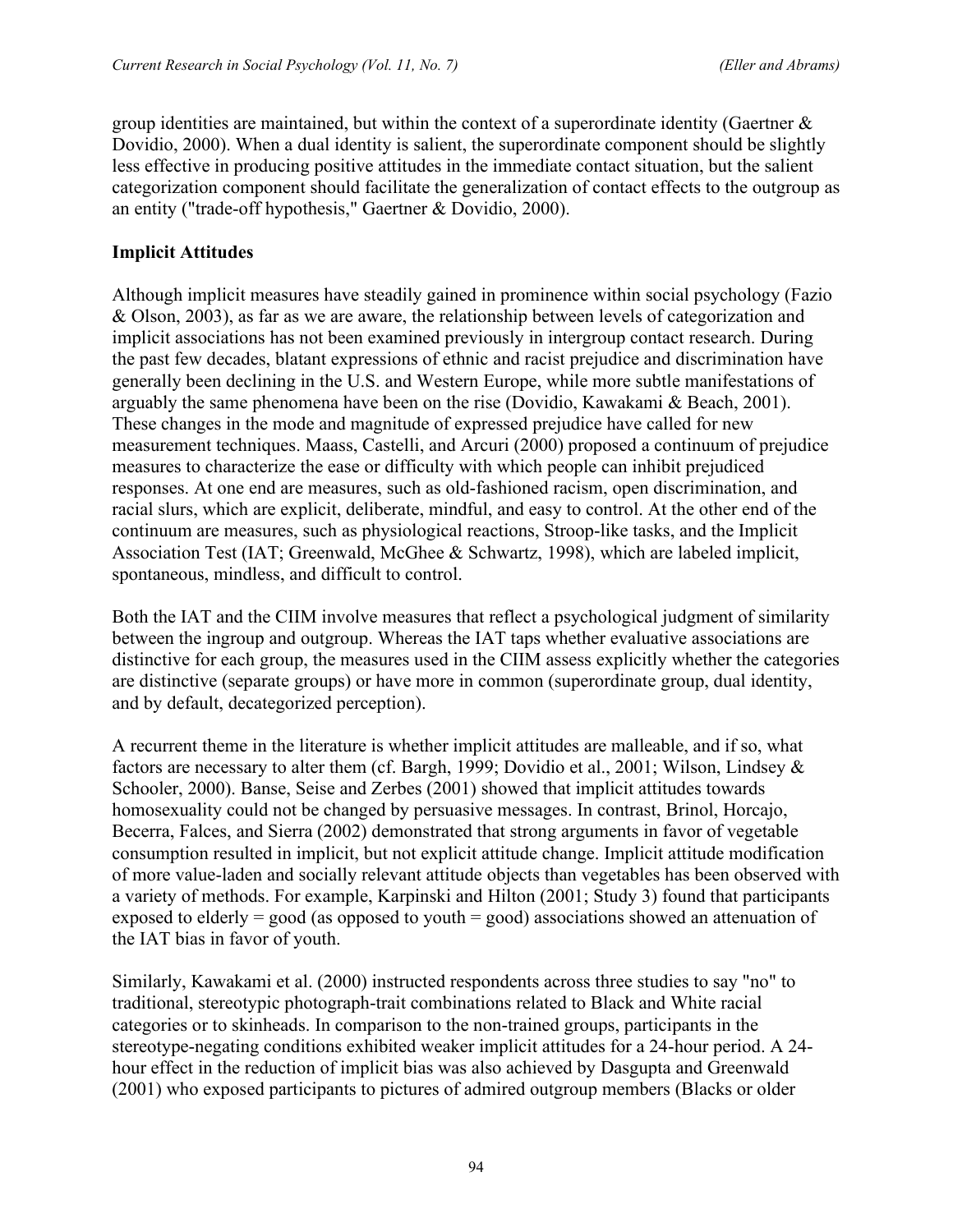people) and disliked ingroup members (Whites or younger people). Thus, although there is evidence that implicit associations are sometimes related to explicit bias, it is not clear what determines whether they exert an independent influence on explicit bias or will remain unrelated to explicit bias.

A more "naturalistic" vehicle of change in implicit attitudes might be intergroup contact, which, if characterized by high quality, has widely been shown to reduce intergroup bias on explicit measures (Pettigrew & Tropp, in press). With respect to implicit measures, Lowery, Hardin and Sinclair (2001) demonstrated in four experiments that European American (and sometimes, Asian American) participants expressed less prejudice on the IAT in the presence of a Black than a White experimenter. Although these findings are contrary to the social cognitive stance that stereotype activation is an inevitable consequence of exposure to a member of the stereotyped group, they are corroborative of the tenets of the contact hypothesis and shared reality theory.

In contrast, Dijksterhuis, Aarts, Bargh & Knippenberg (2000) revealed detrimental effects of intergenerational contact for university students. In their Experiment 2, they showed that prior contact with the elderly increased stereotypic associative strength--measured with a lexical decision task with subliminal primes--which in turn led to memory impairment on a word recall task when the category "elderly" was activated. The authors hence suggest that past contact is a determinant of stereotype activation effects on behavior. Similarly, Jelenec and Steffens (2002) found no relationship between contact with elderly people and implicit bias against this group and Teachman and Brownell (2001) showed that contact with the obese did not predict implicit anti-fat bias.

However, it is important to note that these studies employed measures of *quantity* of contact only, while it has been widely recognized that *quality* of contact is much more potent in reducing stereotypes and prejudice. This notion is corroborated by Schwartz and Simmons (2001) who found that young adults**′** quality, but not the frequency, of contact with the elderly was associated with more positive implicit attitudes towards that group. Similarly, people with close African American or Latino, respectively, friends demonstrated less implicit bias against these groups than did people without such friends (Aberson, Shoemaker, & Tomolillo, 2004). Finally, Rudman, Ashmore and Gary (2001) showed in two quasi-experimental studies that enrolment in a semester-long prejudice and conflict seminar reduced explicit as well as implicit anti-Black biases, compared with attitudes of control students enrolled in a research methods course.

# **The Present Study**

Taking the literature reviewed above into account, it appears that intergroup contact sometimes, but not always, leads to a reduction in implicit bias. When it is shown to be successful, it is usually accompanied by certain conditions that render contact to be of high quality. Accordingly, we predict that intergroup contact under favorable conditions should be associated with reduced intergroup bias, measured *explicitly and implicitly*, mediated by the CIIM**′**s constituent levels of categorization.

A further consideration is the nature of the potential relationship between implicit associations and explicit measures of prejudice. In the present research we use as dependent variables three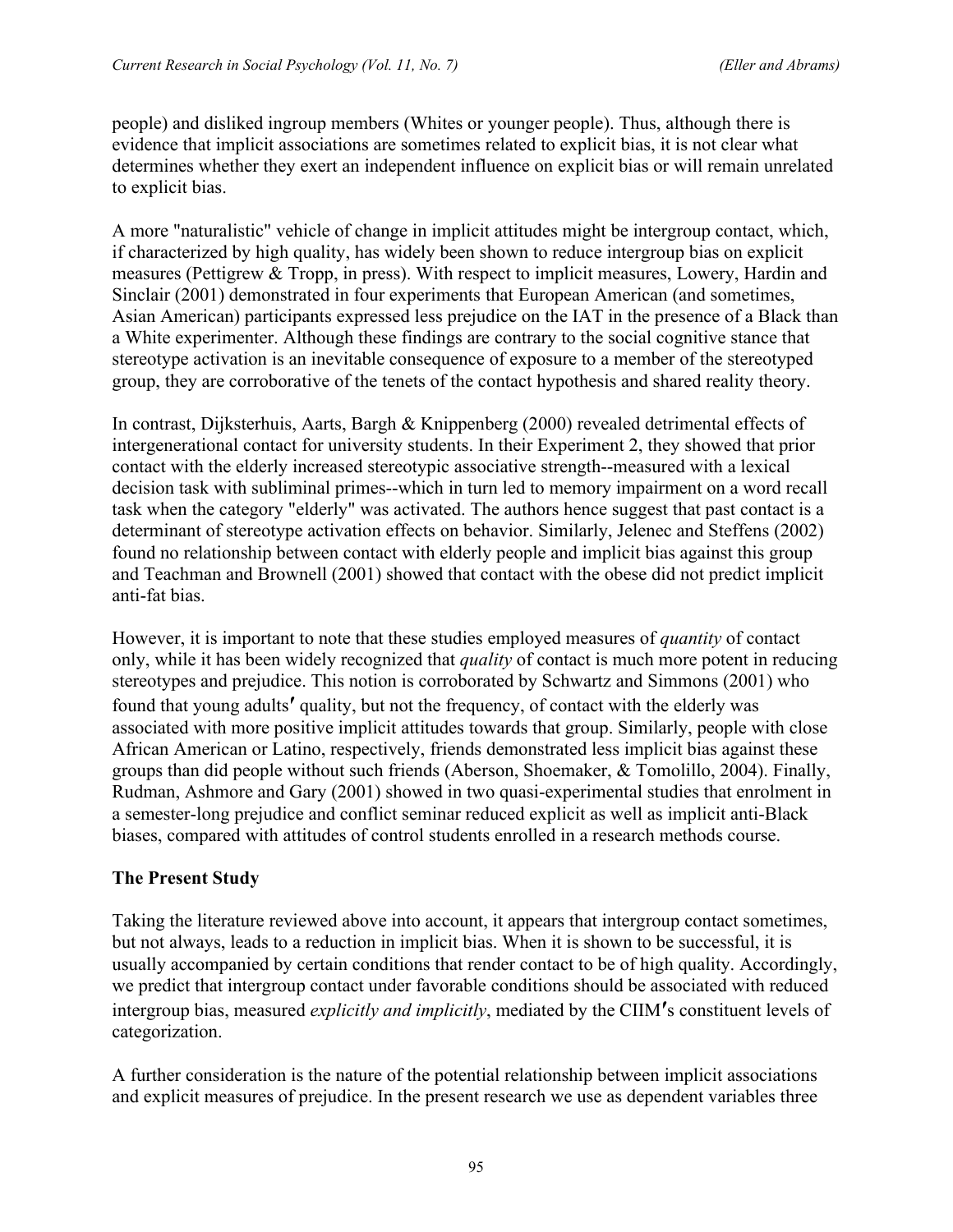commonly used measures, namely social distance from the outgroup, general evaluation of the outgroup, and intergroup anxiety. These are often quite highly intercorrelated (Eller & Abrams, 2004; Plant & Devine 2003). However, it seems likely that these may differ in the extent that they map onto uncontrollable, implicit, responses. In particular, social distance is clearly a highly controlled response, or decision, about future contact. General evaluations are conscious judgments about the outgroup. In contrast, intergroup anxiety may reflect less controllable apprehension about intergroup encounters and it seems probable that it is more closely related to implicit associations. The relationship between implicit and explicit judgments is also a focus of the present research.

One of the main goals of the current research is to examine the role implicit attitudes play within the CIIM. Keeping in mind those cases in which contact does *not* affect implicit bias, it is possible that despite transitory variations in level, implicit attitudes are generally rather stable intra-individually and are able to influence other variables (Banse et al., 2001; Towles-Schwen & Fazio, 2003). Hence, it is plausible that implicit attitudes *interact* with contact or categorization. Therefore, we will investigate the possibility that implicit bias measured by IAT scores may moderate effects of contact and categorization on explicit measures of prejudice.

There is little guidance form previous evidence as to what form the effects of implicit attitude might take. However, it is possible to make theory-based predictions based on the assumption that implicit associations reflect a relatively chronic form of bias. First, implicit attitude could moderate the effect of contact on explicit reactions independently of categorization effects. In particular, people with more negative implicit associations may be more prone to anticipatory anxiety when thinking about interactions with members of an outgroup. High-quality contact has been demonstrated to effectively reduce such anxiety (e.g. Islam & Hewstone, 1993). This mechanism might be particularly effective for people with a higher baseline of implicit bias, rather than those whose implicit associations are more positive.

Implicit associations could also moderate the effect of levels of categorization on explicit reactions. Similar to the interactive effect with contact, we might expect that explicit recategorization would have a stronger effect on explicit biases among people who hold stronger implicit biases. In particular, recategorizing outgroupers as ingroupers should counteract, or render irrelevant, the implications of the (negative) implicit association with the outgroup, and hence reduce anticipatory anxiety.

In summary, high-quality contact should be associated with reduced explicit intergroup bias, and the CIIM would predict that this reduction is mediated by levels of categorization. Although previous evidence is mixed (Aberson et al., 2004; Dijksterhuis et al., 2000; Jelenec & Steffens, 2002) it may be reasonable to anticipate that positive contact and more inclusive levels of categorization would also be related to less negative implicit associations. However, the potential independence of implicit associations from explicit judgments suggests that implicit attitude operates as an independent variable, such that contact and categorization may have larger effects on explicit bias when implicit bias is high than when it is low.

Our chosen intergroup context is that of English university students engaging in contact with their French counterparts. This is a real-world and very topical setting (Eller & Abrams, 2004),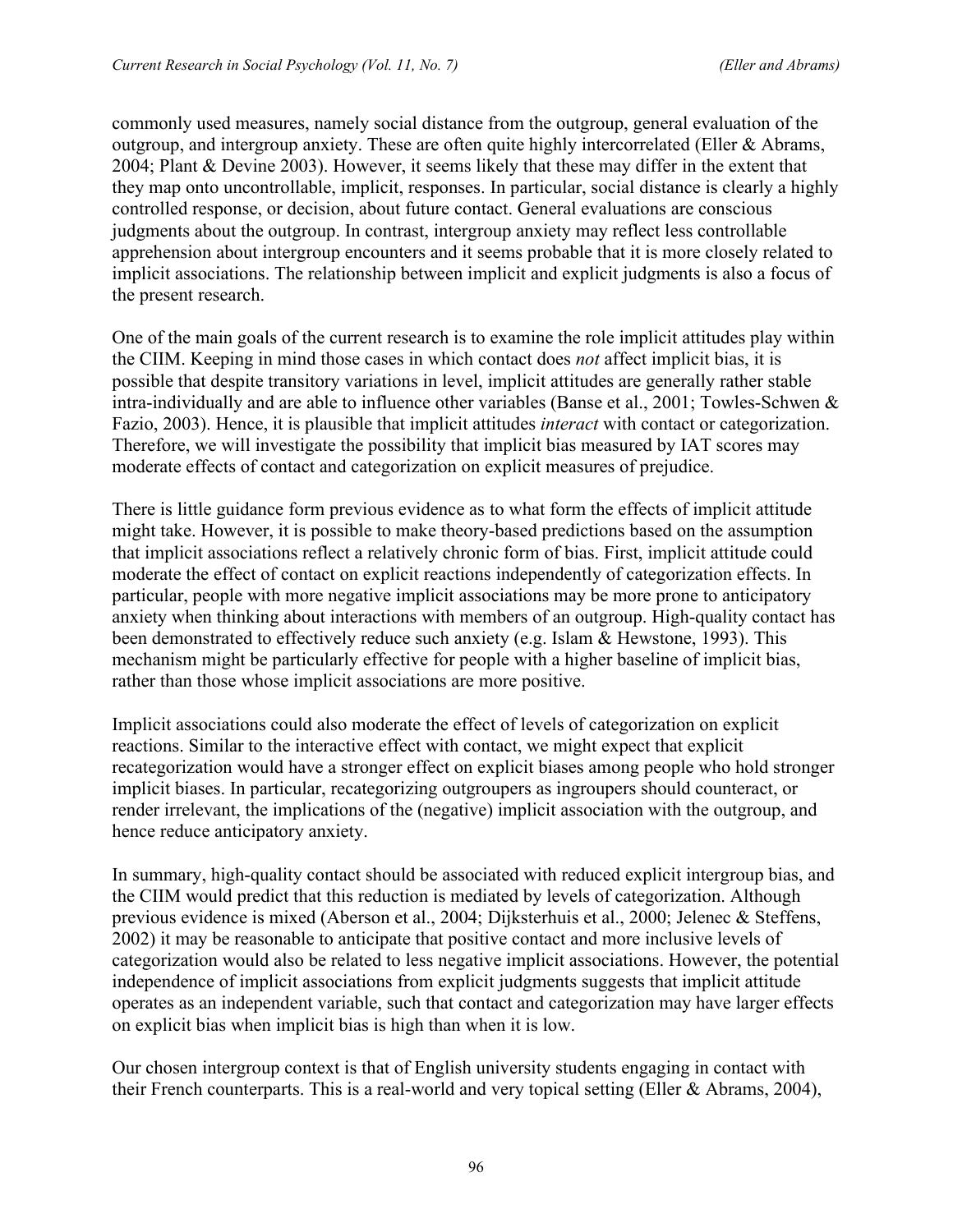especially in the light of the recent (2004) centenary celebrations of the *Entente Cordiale*, a colonial-era deal between Britain and France that ended centuries of military hostility. Thus, the context is one in which intergroup differences are generally salient but there is also the presence of a relevant and available superordinate level of categorization.

# **METHOD**

## **Participants**

Participants were 107 (17 men, 90 women) first-year psychology students at the University of Kent. All non-English participants were removed from the analyses in order to avoid potential confounding effects. Participants included in the analyses were 16 men and 73 women (N=89) with an age range of 18-49 (*M*=20.6).

# **Procedure**

Data collection required some 25 minutes and took place during two consecutive laboratory sessions. Participation was voluntary, but students earned course credits and were entered in a £20 draw. It was stressed that the survey was completely confidential. We instructed respondents to complete questionnaires alone. On completion we handed respondents instruction sheets detailing the procedure to be followed for the IAT. After having finished, we informed participants about the research aim and thanked them. The decision to measure explicit attitudes prior to the IAT was based on the lower controllability of IAT responses relative to explicit measures, and to avoid the possibility that the IAT might prime questionnaire responses. However, we recognize that the explicit measures could potentially prime categorical responses on the IAT, possibly inflating any correlation between the two.

### **Measures**

### *Questionnaire Measures*

Unless otherwise indicated, we adapted contact measures from Eller and Abrams (2003). We measured *quantitative contact* by asking about the amount of contact with French people at university. Scaling ranged from *never* (1) to *always* (7), with higher scores denoting quantitatively more contact. We constructed a mean index of *qualitative contact* (Cronbach**′**s alpha = .70) from the following items: amount of contact as close friends, personal importance of contact (see van Dick et al., 2004), equality, voluntariness, intimacy, and cooperation during contact. We scored responses on seven-point scales, with higher scores representing higher quality of contact.

To assess the different levels of categorization during contact we followed previous relevant research (e.g., Eller & Abrams, 2003; Gaertner, Dovidio, & Bachman, 1996) that used singleitem measures. We used four measures following the question, "When you have contact with French people, how often do you perceive them as…" (a) "…individual people?" [interpersonal level], (b) "…people from a group that is different from your own?" [intergroup level], (c) "…people with whom you share a common group membership?" [superordinate group level],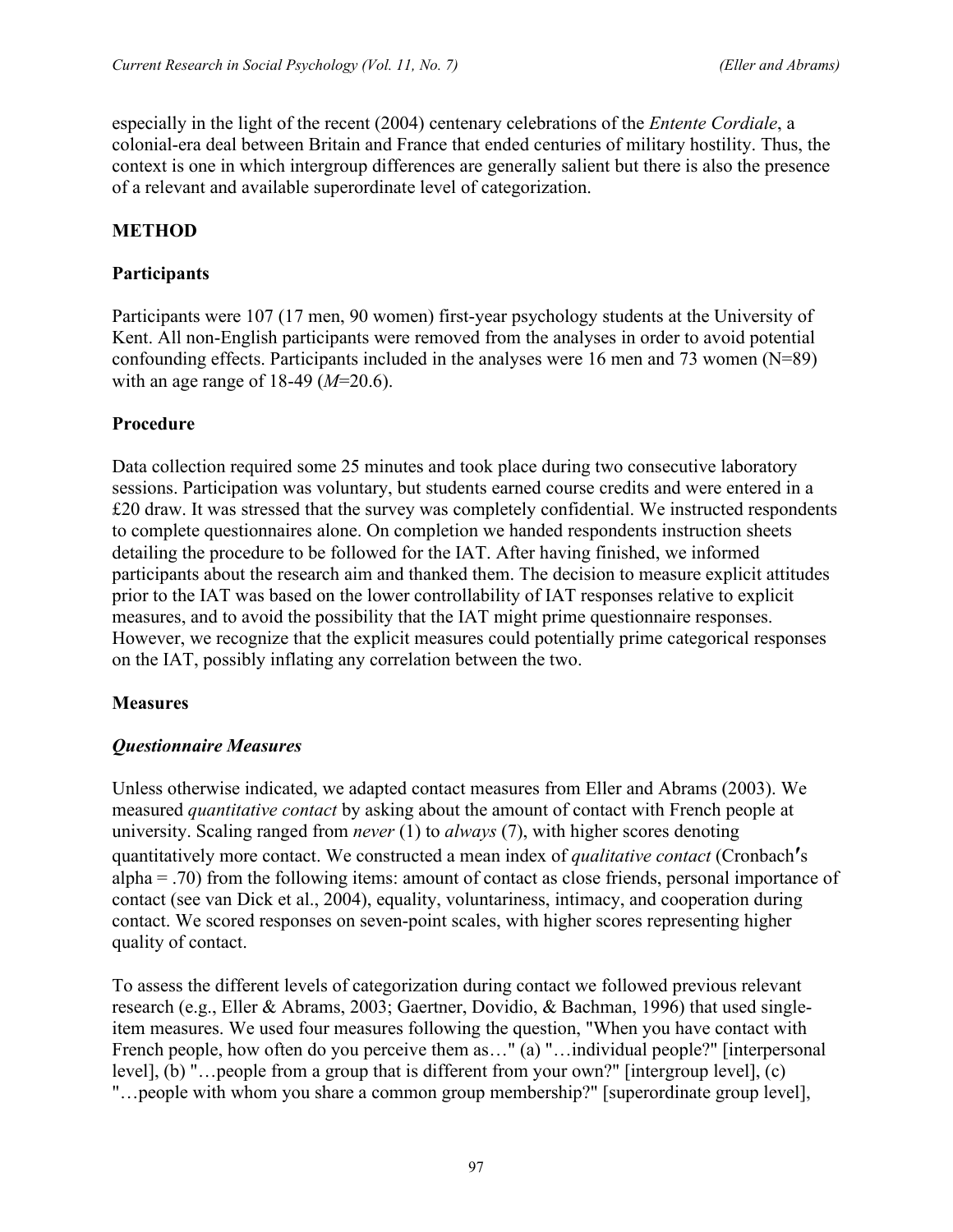and (d) "…people from a different group that, *at the same time*, share a common group membership with you?" [dual identity level]?" We rated responses to each of these four questions on seven-point scales (*never--always*), such that higher scores indicated stronger categorization on that particular level.

For the criterion variables, we measured anticipated *intergroup anxiety* using a shortened version of Stephan and colleagues**′** (2000) scale. We asked respondents to "show how you would feel when interacting with French people:"Comfortable, threatened, confident, anxious, at ease, awkward." We scored items on seven-point scales (*not at all--extremely*; three items were reverse-scored), with higher scores indicating higher anxiety, alpha of mean index = .85. We measured *social distance* with a modified version of Bogardus**′** (1933) Social Distance Scale that asked respondents to what extent they would like to have a French person as their: (a) fellow student, (b) best friend, (c) boyfriend/girlfriend. Responses were reverse-scored on seven-point scales (*not at all--very much*), such that higher scores indicated more social distance, alpha of mean index = .91. We measured *general evaluations* with the General Evaluation Scale (Wright, Aron, McLaughlin-Volpe & Ropp, 1997), which instructed respondents to "indicate how you feel about the French in general" by using the following bipolar adjective pairs separated by a seven-point scale: *cold--warm, negative--positive, friendly--hostile, suspicious--trusting, respect- -contempt, disgust--admiration* (pairs three and five were reversed). We scored responses such that the more positive adjective received the higher score, alpha of mean index  $= .90$ .

# *IAT Measure*

This was a word-based task based on Greenwald et al. (1998), using a computer program written by A. B. Milne in 1999. This task presented 32 stimulus words: Eight French names (Virginie, Laurent, Jacques, Monique, Brigitte, Marie, Jean-Claude, Pierre), eight English names (Julian, Abigail, Edward, Margaret, Charles, Victoria, Henry, Linda), eight positive words (friend, paradise, happy, gift, peace, love, pleasure, freedom), and eight negative words (agony, evil, cancer, poverty, tragedy, disaster, death, murder). We took positive and negative words from Greenwald et al. (1998) and piloted English names in a previous IAT study with the same participant sample several months earlier. The French names were rated to be the most typical by second-year psychology students at the University of Kent.

We randomly allocated participants to two conditions to control for order effects. There were seven blocks, three of which (Blocks 1, 2, and 5) were simple training blocks with 16 trials each (name discrimination, adjective discrimination, and reversed name discrimination). Two blocks (3 and 6) were combination training blocks with 32 trials each, and a further two blocks (4 and 7) were the critical ones used for analysis. The combination blocks, counterbalanced according to condition, were either prejudice-*consistent* (British names were paired with positive words and French names with negative words) or prejudice-*inconsistent* (French names were paired with positive words and British names with negative words). We presented items on a randomly determined order, with each item being presented once. At the commencement of each block, we told participants what kind of category judgments (e.g. adjectives) the following block would entail. We told participants to respond as quickly and accurately as possible, with the "C" or "M" key. We used a 500-ms inter-trial interval, during which category label and key reminders were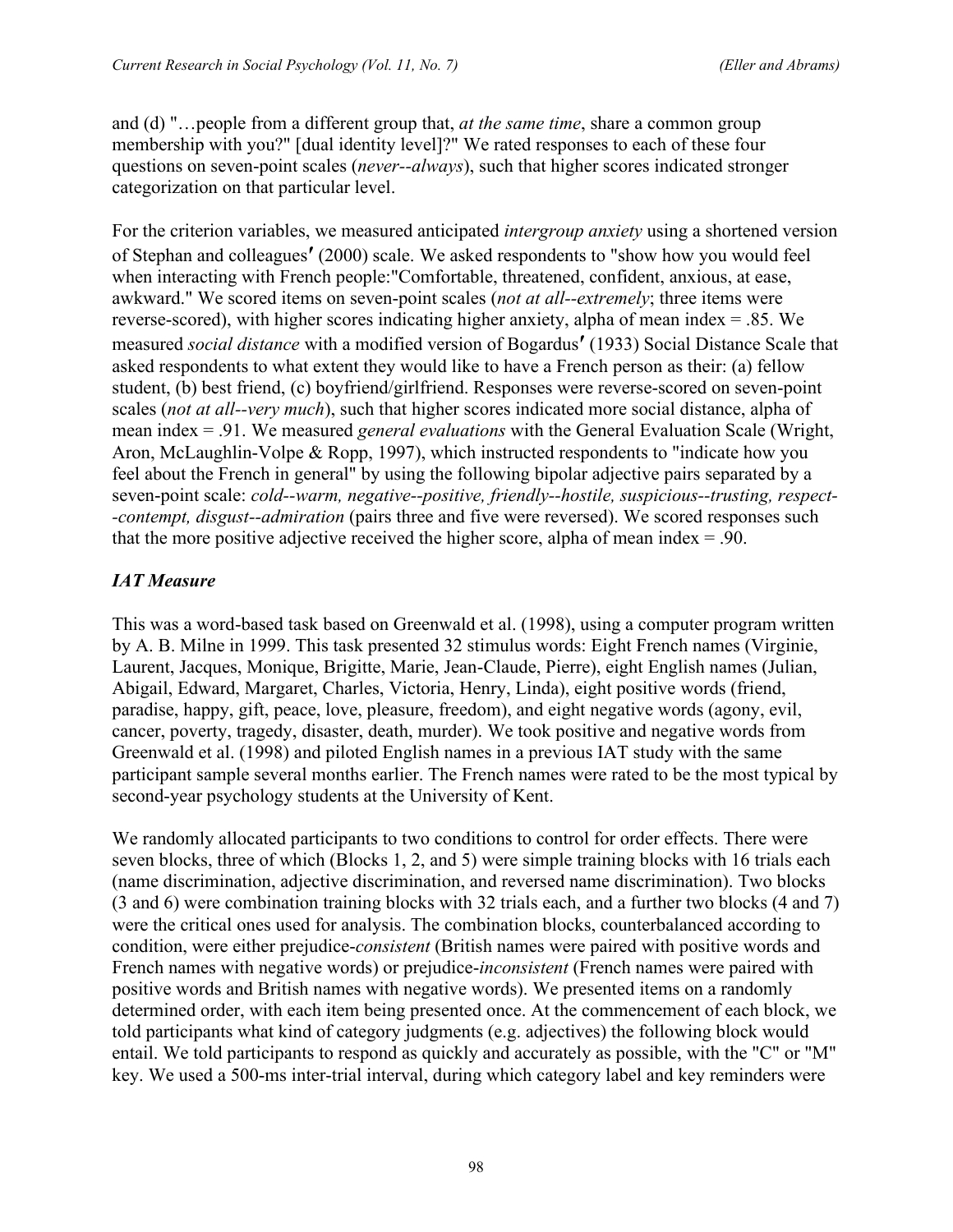still displayed. In between blocks, we gave participants a self-paced break and brief instructions for the next block.

# **RESULTS**

# **IAT Effect**

Usually, IAT studies (e.g. Greenwald et al., 1998) use the arithmetic means of response times to calculate the IAT effect. However, these means are often skewed by long response times latencies and thus need to be log-transformed and recoded. The *median*, on the other hand, is less affected by the latency distribution, which renders the adjustment procedures unnecessary (Karpinski & Hilton, 2001). Hence, we used the median in the present analyses. A look at the descriptive statistics confirms this choice: The medians show rather normal distributions, with few outliers. To establish any IAT effects, median response times of Blocks 4 and 7 must be examined. An independent-samples *t*-test showed that the order of stimulus presentation did not have any effect on overall IAT scores:  $t(72) = -0.69$ ,  $p = 0.49$ . Collapsing across order, the overall IAT score was  $M = 111$  (*SD* = 112), that is, participants responded on average 111 ms faster for prejudice-consistent than -inconsistent stimuli. This score was significantly different from zero (*t*  $(73) = 8.53, p < .001$ ).

### **Interrelationships Among Variables**

Means and standard deviations are shown in Appendix A; correlations among variables are shown in Appendix B. All of the significant relationships are consistent with the predictions of the CIIM. In line with previous evidence, qualitative contact is significantly related to the majority of dependent variables but quantitative contact is only significantly related to qualitative contact and social distance. Therefore our analyses focus on the impact of qualitative contact. It is noteworthy that IAT scores are not significantly related to any of the other variables. This rules out the possibilities that contact affects implicit attitude either directly or that the effects of contact are mediated by levels of categorization. We will therefore start by examining the conventional hypothesis, that effects of contact on explicit measures are mediated by levels of categorization, before exploring the possibility that implicit attitude acts as an independent variable that may moderate the effects of contact or categorization on explicit attitudes.

### **Levels of Categorization as Mediators Between Contact and Explicit Measures**

Table 1 shows the regression analyses testing the extent to which each level of categorization mediates the effect of qualitative contact on each dependent variable. First, in line with predictions from intergroup contact theory (Pettigrew, 1998) and the CIIM (Gaertner & Dovidio, 2000), qualitative contact is associated with lower endorsement of the intergroup level of categorization but higher endorsement of interpersonal, superordinate group, and dual identity levels. Higher-quality contact is also related to lowered intergroup anxiety. In addition, whereas a higher level of intergroup categorization is associated with more social distance and less positive outgroup evaluations, higher levels of interpersonal and superordinate categorization are associated with lowered social distance and more positive evaluations of the French. In addition,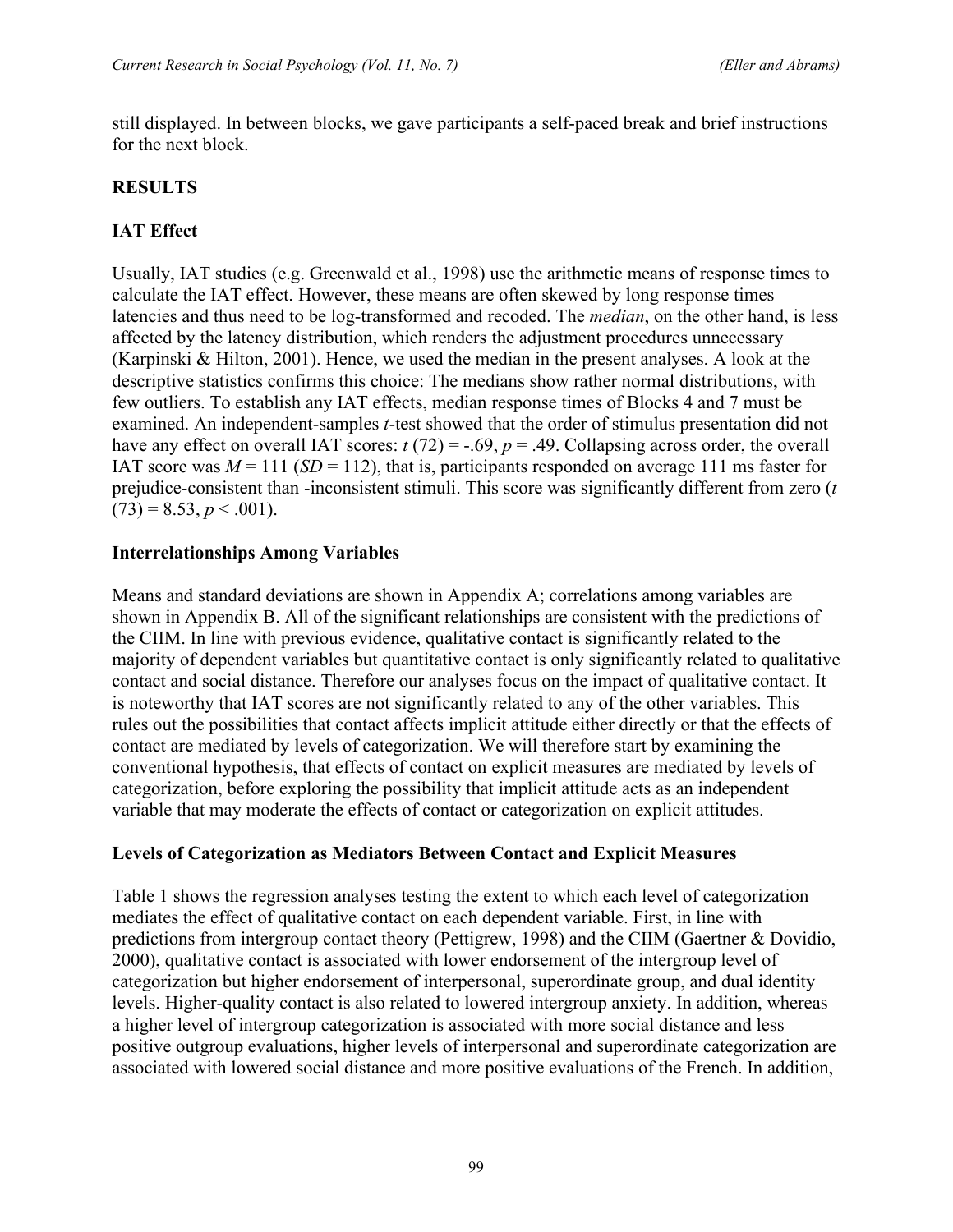a higher level of dual categorization is associated with a decrease in anxiety. Once again, these relationships are highly consistent with hypotheses from the CIIM and intergroup contact theory.

| <b>Potential</b> | QC-         |             | <b>DV</b>     | QC-         |            | Med.-       | <b>Sobel</b> |         |
|------------------|-------------|-------------|---------------|-------------|------------|-------------|--------------|---------|
| mediator         | Med.        |             |               | <b>DV</b>   |            | DV rel.     | test(z)      |         |
|                  | rel.        |             |               | rel.        |            |             |              |         |
|                  | <b>Beta</b> | $\mathbf t$ |               | <b>Beta</b> | t          | <b>Beta</b> | t            |         |
| <b>IP</b> level  | .45         | $4.70***$   | IG anxiety    | $-40$       | $-3.63***$ | $-15$       | $-1.24$      | 0.15    |
| <b>IP</b> level  |             |             | Soc. distance | $-.62$      | $-6.72***$ | $-.35$      | $-3.41***$   | $1.80+$ |
| <b>IP</b> level  |             |             | Gen. eval.    | .63         | $6.85***$  | .33         | $3.00**$     | 1.38    |
| <b>IG</b> level  | $-.39$      | $-3.89***$  | IG anxiety    | $-40$       | $-3.63***$ | .05         | 0.44         | 0.09    |
| <b>IG</b> level  |             |             | Soc. distance | $-.62$      | $-6.72***$ | .23         | $2.31*$      | 1.57    |
| <b>IG</b> level  |             |             | Gen. eval.    | .63         | $6.85***$  | $-.22$      | $-2.06*$     | 1.33    |
| <b>SO</b> level  | .38         | $3.80***$   | IG anxiety    | $-40$       | $-3.63***$ | $-.06$      | $-0.49$      | 0.44    |
| SO level         |             |             | Soc. distance | $-.62$      | $-6.72***$ | $-.27$      | $-2.78**$    | 1.42    |
| <b>SO</b> level  |             |             | Gen. eval.    | .63         | $6.85***$  | .22         | $2.13*$      | 0.77    |
| DI level         | .22         | $2.11*$     | IG anxiety    | $-40$       | $-3.63***$ | $-.30$      | $-2.48*$     | 1.28    |
| DI level         |             |             | Soc. distance | $-.62$      | $-6.72***$ | $-.11$      | $-1.09$      | 1.04    |
| DI level         |             |             | Gen. eval.    | .63         | $6.85***$  | .10         | 0.99         | 1.02    |

**Table 1: Mediating Effects of Levels of Categorization on the Relationship Between Quality of Contact (QC) and Explicit Measures of Intergroup Bias**

*Note.* IP = Interpersonal,  $IG =$  Intergroup,  $SO =$  Superordinate group,  $DI =$  Dual identity, Med.  $=$ Mediator, rel. = relationship, DV = Dependent variable, Soc. = Social, Gen. eval. = General evaluation.  $+p = .07$ ;  $\ast p < .05$ ;  $\ast \ast p < .01$ ;  $\ast \ast \ast p < .001$ .

Formal examination of the potential mediating role of different levels of categorization indicates that inclusion of the mediators as a block reduces the qualitative contact--intergroup anxiety relationship from *beta* = -.40, *t* = -3.53, *p* < .001, *R* square adjusted = .14, *F* (1, 72) = 12.46, *p* = .001 to *beta* = -.35, *t* = -2.71, *p* < .01, *R* square adjusted = .19, *F* (5, 68) = 4.52, *p* = .001.; the contact--social distance relationship is reduced from *beta* = -.63,  $t = -6.82$ ,  $p < .001$ , *R square adjusted* = .38, *F* (1, 72) = 46.55, *p* < .001 to *beta* = -.41, *t* = -3.92, *p* < .001, *R* square adjusted = .48,  $F(5, 68) = 14.71$ ,  $p \le 0.001$ ; and the contact--general evaluation relationship is reduced from *beta* = .63, *t* = 6.87, *p* < .001, *R square adjusted* = .39, *F* (1, 72) = 47.18, *p* < .001 to *beta* = .46, *t*  $= 4.30, p \le 0.001, R$  *square adjusted* = .44,  $F(5, 68) = 12.58, p \le 0.001$ . Hence, contact alone explains 14% of variance in intergroup anxiety, 38% of variance in social distance, and 39% of variance in general evaluation, while contact and levels of categorization together explain 19% of variance in anxiety, 48% of variance in social distance, and 44% of variance in general evaluations.

Inspection of the effects of each potential mediator separately reveal seven potential indirect effects, i.e. cases where the potential mediator and qualitative contact both had significant relationships with dependent variables (see Table 1). Mediation occurs when the independent variable relates to the mediator, the independent variable relates to the dependent variable, the mediator relates to the dependent variable while controlling for the independent variable, and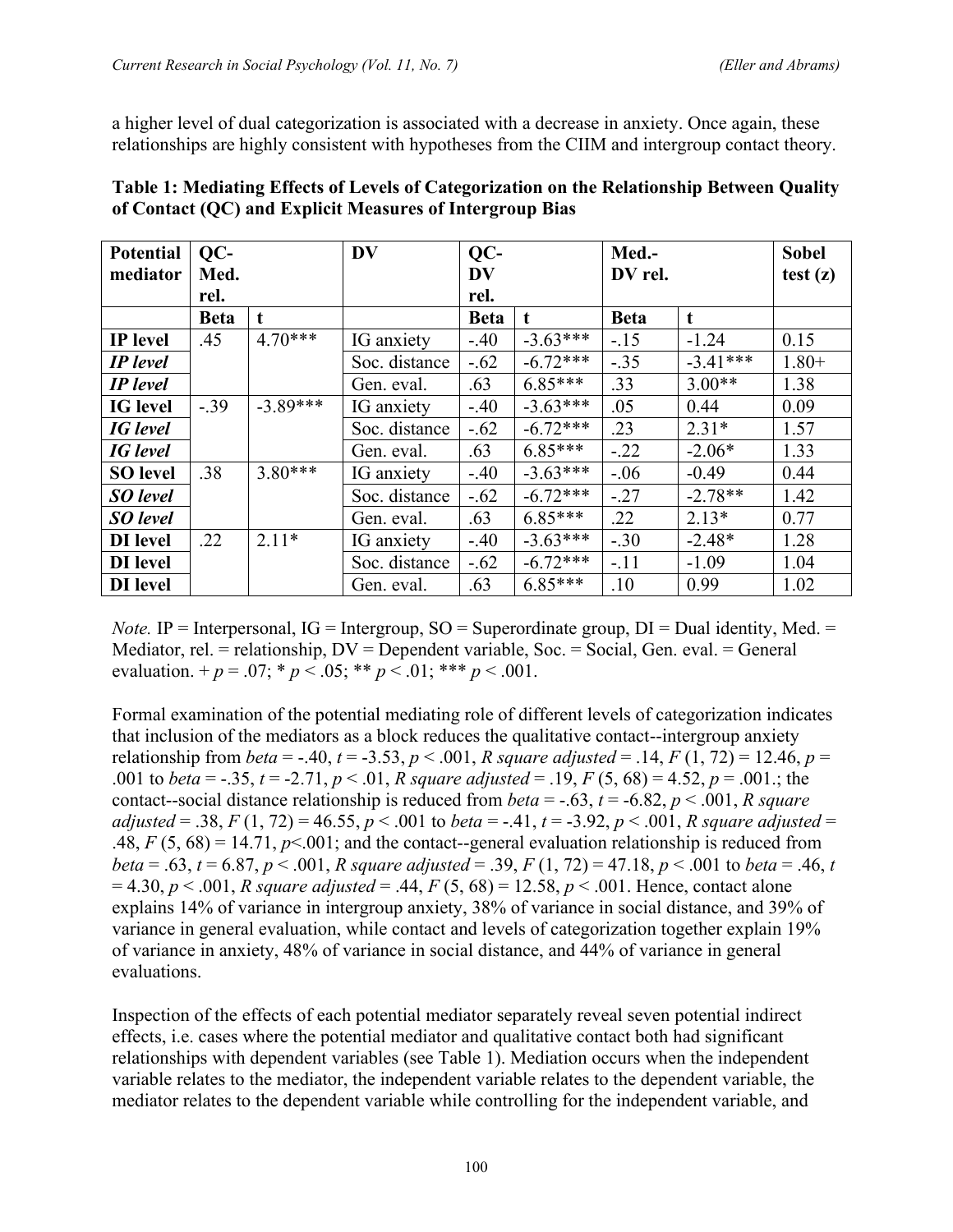once the potential mediator is included in the regression analysis, the relationship between the independent and dependent variable reduces in size, and particularly when it reduces to nonsignificance (Baron & Kenny, 1986). There was evidence of mediation of the effects of contact on general outgroup evaluation and on social distance by the interpersonal, intergroup, and superordinate levels of categorization. There was also evidence of mediation of the effect of contact by the dual identity level on intergroup anxiety. All of these relationships are consistent with the CIIM. Table 1 also provides the statistics for tests of the size of mediation for each level of categorization. This shows that although all effects of contact were partially mediated, as evidenced by a reduction in the effect of contact when the levels of categorization were included, the amount of mediation was not large enough to be statistically significant according to the Sobel test. However, we note, firstly, that this test is highly conservative (MacKinnon, Lockwood, Hoffman, West, & Sheets, 2002), and secondly, that the four mediators as a block do reduce the strength of association between contact and outcome variables and, in combination with contact, do explain substantially higher percentages of variance in the three dependent variables than contact alone.

# **IAT Effect as Moderator**

Appendix B shows that IAT scores are unrelated to any of the explicit measures of intergroup bias. This is consistent with previous evidence that implicit and explicit measures are sometimes unrelated (Wilson et al., 2000). Given that IAT is not linearly associated with either contact or with the explicit measures it is reasonable to treat IAT and contact as statistically independent predictors of explicit prejudice, and therefore to examine the potential moderating effects of the IAT effect within the CIIM. To do this, we added a second step to the analyses reported above, using hierarchical multiple regression. After entering main effects (of centered predictor variables) at the first step, we examined effects of interactions between the IAT effect and contact and between the IAT effect and each level of categorization on the explicit bias measures. This incorporated a moderated mediation analysis (Baron & Kenny, 1986; James  $\&$ Brett, 1984; Muller, Judd & Yzerbyt, 2004). The moderator variable (IAT score) can either qualify a mediating effect or its interaction term can itself be mediated.

The contact x IAT interaction term had no effect on any of the levels of categorization, indicating the absence of mediated moderation. Similarly, contact x IAT did not predict social distance or general evaluation. Further, there were no interaction effects between levels of categorization and IAT on these two dependent measures (all betas < .20). In contrast, and in line with our hypotheses about the potential moderating effect of implicit associations on intergroup anxiety, there were two significant and one marginal interaction effects, all affecting anxiety. There was a significant superordinate categorization x IAT interaction on anxiety, *beta* = -.42,  $t =$ -3.81, *p <* .001, *R square adjusted* = .16, *F* (3, 73) = 5.57, *p* = .002, *R square change* = .17, *F change* (1, 70) = 14.50,  $p < .001$ . Similarly, the dual identity x IAT interaction on anxiety was marginal, *beta* = -.23, *t* = -1.92, *p* = .06, *R* square *adjusted* = .05, *F* (3, 73) = 2.22, *p* = .09, *R square change* = .05, *F change* (1, 70) = 3.68,  $p = .06$ . Analyses of simple slopes within each interaction effect (see Aiken & West, 1991) revealed that these two levels of categorization were associated with significantly decreased anxiety when implicit bias was high, *beta* =  $-0.66$ ,  $t = -1$ 3.73,  $p < .001$  and *beta* = -.36,  $t = -2.38$ ,  $p = .02$ , respectively, but not when implicit bias was low, *beta* = .29, *t* = 1.89, *p* = .06 and *beta* = .07, *t* = .39, *p* = .70, respectively.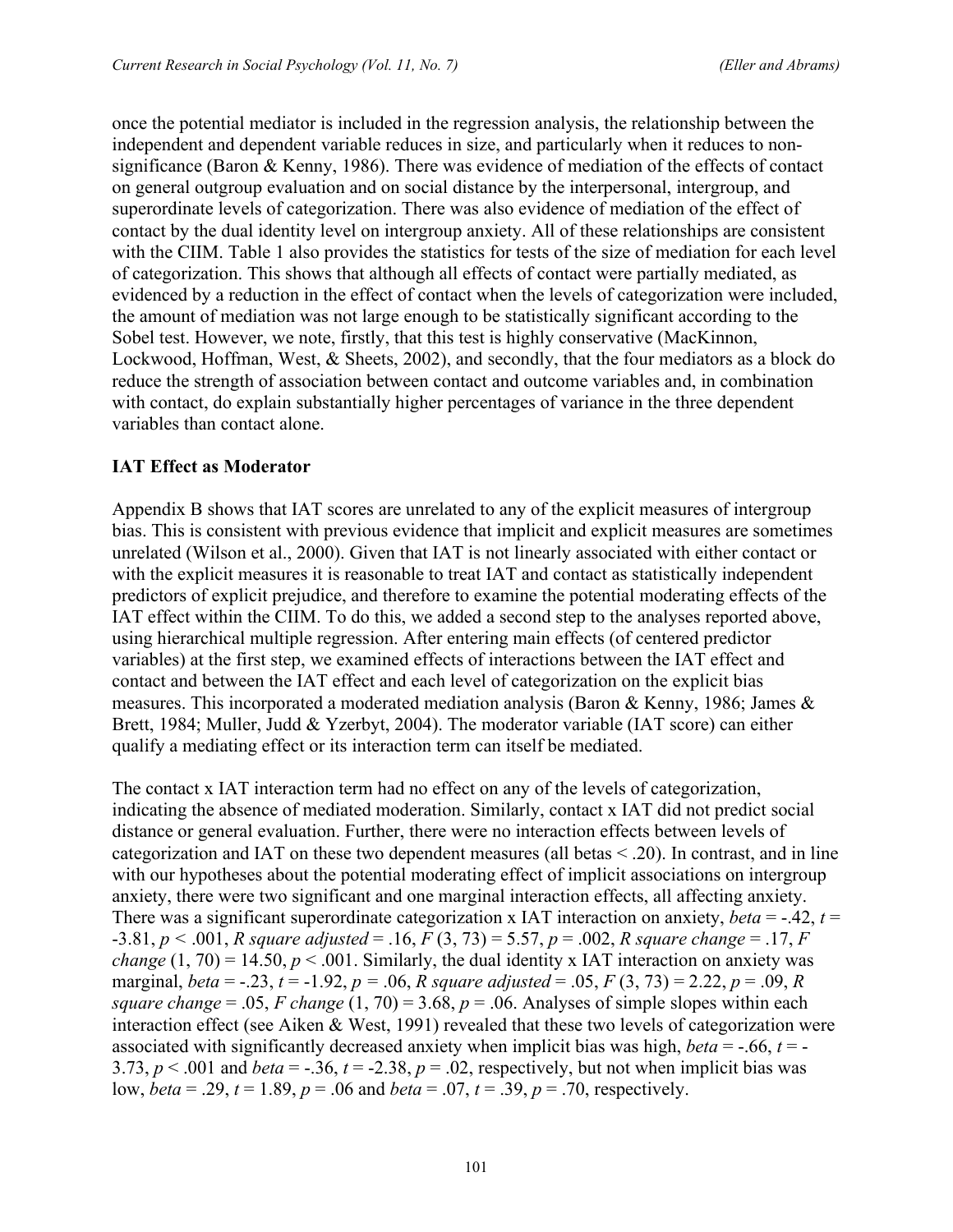The beta for the main effect of dual identity categorization on anxiety reduced from .30 to .08 once the IAT x dual identity categorization interaction was included. Therefore, this is a case of moderated mediation: Dual identity mediates the effect of contact on anxiety, but implicit attitude moderates the effect of dual identity categorization on anxiety. More specifically, high quality contact is associated with higher endorsement of dual identity and this higher endorsement relates to less anxiety, but only for people with high implicit bias.

Finally, the effect of contact on anxiety was qualified by a significant contact x IAT interaction, *beta* = -.36, *t* = -3.47, *p =* .001, *R square adjusted* = .26, *F* (3, 70) = 9.40, *p* < .001, *R square change* = .12, *F change* (1, 70) = 12.05,  $p = .001$ . This remained highly significant when all four mediators were also entered into the regression equation, *beta* = -.35,  $t = -3.29$ ,  $p = .002$ . Analysis of simple slopes showed that when implicit bias was high more positive contact was significantly related to decreased anxiety, *beta* = -.86,  $t = -5.12$ ,  $p < .001$ , whereas when implicit bias was low, contact had no significant effect on anxiety,  $beta = .02$ ,  $t = .15$ ,  $p = .88$ .

# **DISCUSSION**

The present study tested Gaertner and Dovidio**′**s (2000) CIIM in an Anglo-French intergroup context, with explicit and implicit dependent variables. The finding that all mediating and dependent variables were associated with qualitative contact, and that quantity of contact was related only to its quality and one other variable, underlines the importance of friendship potential and certain conditions during contact, such as equality and cooperation (Allport, 1954; Pettigrew, 1998). The effects of qualitative contact were generally in line with the predictions of the CIIM. Higher-quality contact was associated with stronger application of categorization at interpersonal, superordinate, and dual identity levels, and weaker application at the intergroup level. Contact was also associated with lower intergroup anxiety and social distance and improved general evaluations. Stronger interpersonal and superordinate group levels of categorization were related to less distance and more positive evaluations, while intergroup categorization was associated with increased bias. Anxiety was decreased by dual identity categorization. All four levels of categorization partially mediated the relationship between contact and intergroup bias and as a block, they added to the percentage of variance in outcome variables explained in relation to contact alone, as predicted by the CIIM.

Although superordinate categorization is accorded a special prejudice-reducing role by the CIIM, it was a slightly less effective vehicle of change than interpersonal categorization and it was equally strongly related to prejudice as intergroup categorization (in opposite directions). This might be partly accounted for by the present intergroup context of English and French university students. One potential superordinate category is that of students, a perhaps more salient and relevant one is Europe, or the European Union (EU). Generally, the British have been less than enthusiastic about the EU, so perceiving themselves and the French as part of one inclusive group with little emphasis on national distinctiveness might threaten their social identity (Hornsey & Hogg, 2000). Perceiving each other as mere individuals, in contrast, might be less anxiety-provoking in the current setting.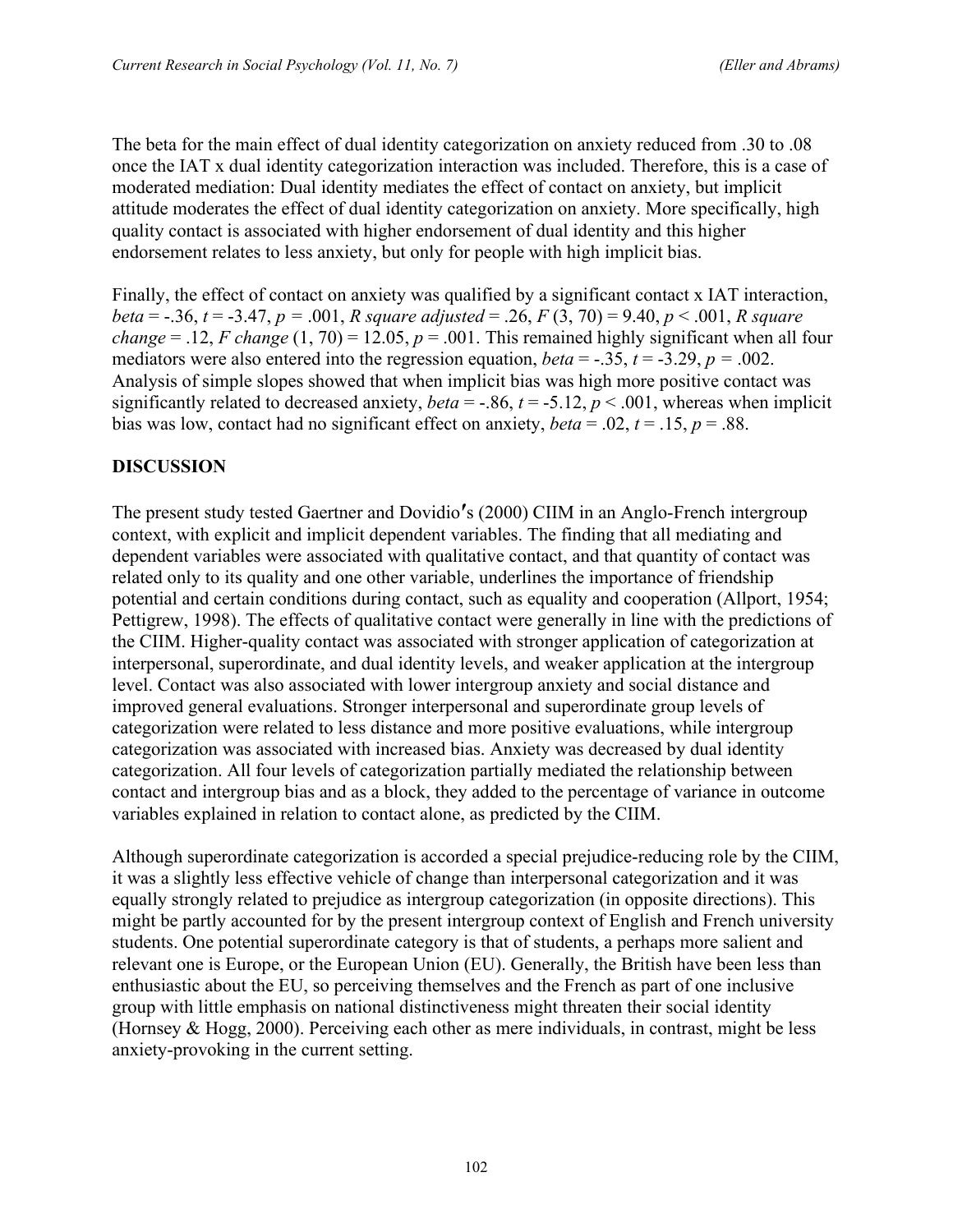In contrast to some previous research (e.g. Aberson et al., 2004; Schwartz & Simmons, 2001) we found no support for our first hypothesis that contact or levels of categorization would affect implicit attitude. However, in alignment with our alternative hypothesis, implicit attitude did exert an influence on the relationships between contact, levels of categorization, and explicit outcome measures, revealing interactive patterns. Higher qualitative contact and stronger superordinate group or dual identity categorization were all associated with reduced anxiety when implicit bias was high, but not when it was low. In all three cases, the relationships with intergroup anxiety were negative, medium to very large, and significant when implicit bias was high, and positive, very small to medium, and non-significant when implicit bias was low. This is seen most clearly in the relationship between contact and anxiety. When implicit bias was high the beta value approached -.90, whereas when implicit bias was low the relationship was near zero. These findings show that implicit associations have quite a large impact in terms of influencing the effectiveness of key prejudice-reducing variables, such as quality of contact.

A particularly important aspect of the findings is that these interactive effects were restricted to intergroup anxiety and did not affect general evaluations of the outgroup or social distance, despite the fact that these three explicit measures are all highly significantly correlated with each other. Thus, the effects of implicit association are distinctively related to the explicit measure that is likely to reflect the less controllable aspects of bias. This pattern of results is plausible when one considers that contact and inclusive levels of categorization have the highest anxietyreducing potential for people who are implicitly biased -- and who probably have relatively higher baseline intergroup anxiety -- than for those who are not. Somewhat surprisingly, when implicit bias was low, the superordinate level had a (non-significant) anxiety-*increasing* effect of moderate magnitude (.29). This is the first instance in the present data in which the superordinate level has bias- or anxiety-augmenting effects, which contradicts the predictions of the CIIM, but may be consistent with the idea that categorization on a superordinate level might sometimes have identity-threatening consequences.

# **Limitations**

The cross-sectional design of the present study clearly limits the extent to which one can infer causality. Hence, while it makes sense that, for instance, high-quality contact leads to a lower endorsement of an intergroup level of categorization, which then lowers intergroup anxiety, one could make the case that high levels of anxiety foster endorsement of an intergroup level of categorization, which then makes people perceive contact to be less positive. However, previous experimental (Gaertner & Dovidio, 2000) and longitudinal (Eller & Abrams, 2003; but also see Eller & Abrams, 2004) evidence has supported the proposed causal direction of the CIIM, and therefore the presumption of causal direction has a strong basis in prior theory and evidence.

A further potential limitation is that we operationalized quality of contact with six items and quantity of contact with a single item. This could have increased measurement errors for quantitative relative to qualitative contact and might explain why quality was much more effective at reducing intergroup bias than quantity. However, research using single items to measure quantity and quality of contact (Eller & Abrams, 2004, Studies 1 and 2), respectively, also revealed a much superior role of qualitative contact.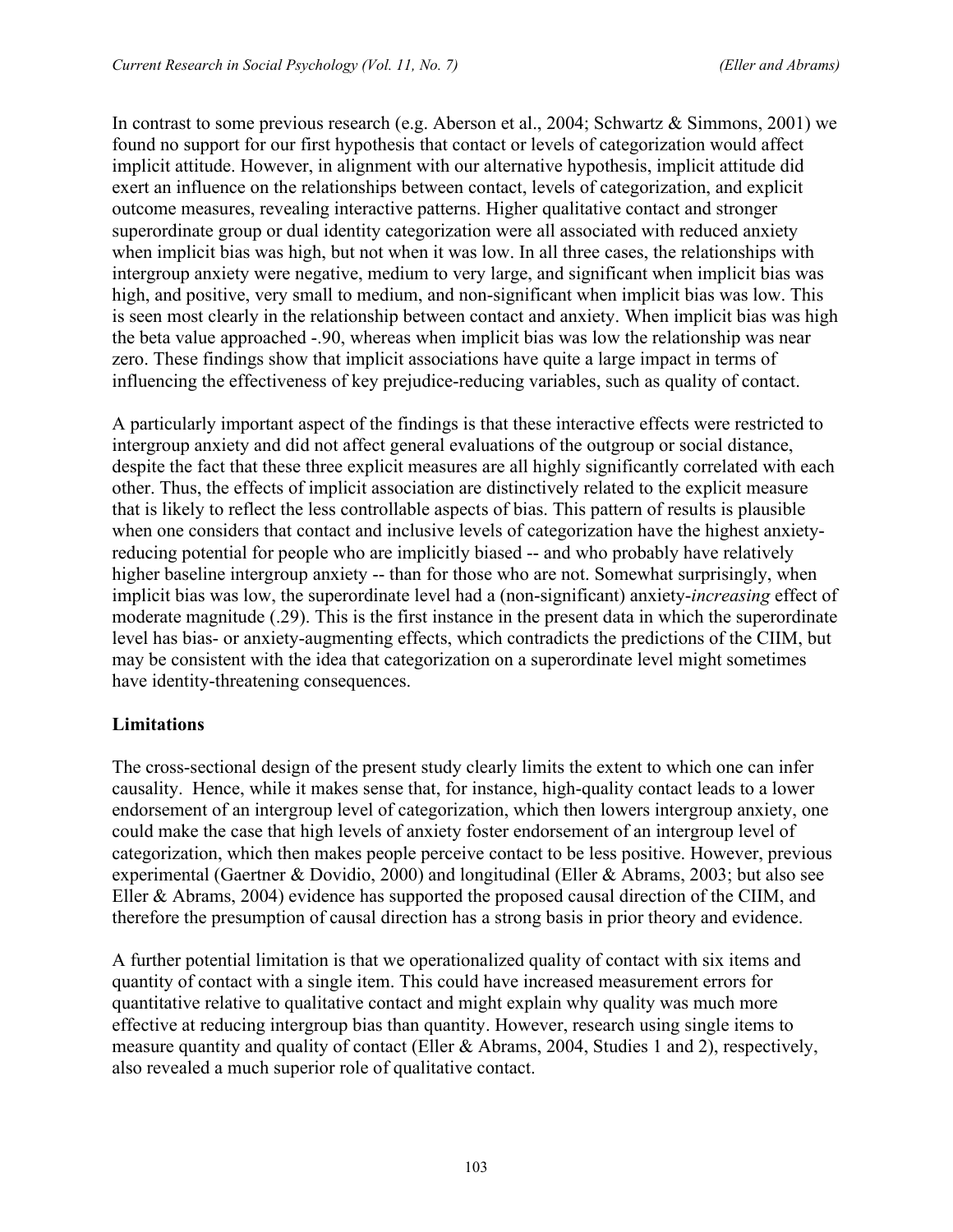# **Conclusions**

The CIIM has been tested widely and successfully with a range of outcome measures in the affective, cognitive, and behavioral realm (Gaertner & Dovidio, 2000). The present research is the first, to our knowledge, to examine the impact of the CIIM**′**s levels of categorization on implicit attitudinal processes and to test the possibility that implicit attitude may operate as an independent rather than a concurrent dependent variable with explicit measures in the contactprejudice relationship.

Our findings for explicit attitudes largely converge with those of previous tests of the CIIM, but the effects did not extend to the implicit level. Instead, implicit attitudes seem to play a crucial role in shaping the extent to which qualitative contact and inclusive levels of categorization can promote more beneficial intergroup relations on an explicit level, particularly by reducing intergroup anxiety. These results are in concordance with the notion that implicit attitudes are associations learned over time from the social environment rather than target evaluations (see Karpinski & Hilton, 2001). The finding that implicit attitude can strongly moderate the effects of intergroup contact on an explicit measure of intergroup anxiety suggests that different strategies may be required to reduce explicit bias depending on a person**′**s level of implicit bias. This attests to the value of measuring bias at both implicit and explicit levels rather than assuming one is a truer or better measure than the other (Dovidio et al., 2001).

As for the CIIM, the current research has shown that despite the general bias-reducing properties of superordinate categorization, in certain circumstances and intergroup contexts, a complete dissolution of group boundaries might threaten people**′**s social identity, which then manifests in heightened intergroup bias. This has important ramifications for applied settings, such as the present one, the EU. For the *Entente Cordiale* to work on a citizens**′** level then, commonalities as well as differences between the British and French should be stressed, as is the case with the dual identity level. As Karl Marx once noted, English workers need beer while French proletarians need wine (in Althusser, 1971).

### **REFERENCES**

Aberson, C. L., Shoemaker, C., & Tomolillo, C. M. (2004). Implicit bias and contact: The role of interethnic friendships. *Journal of Social Psychology, 144,* 335-347.

Aiken, L.S., & West, S.G. (1991) *Multiple regression: Testing and interpreting interactions.* Newbury Park, CA: Sage.

Allport, G. W. (1954). *The nature of prejudice*. Reading, MA: Addison-Wesley.

Althusser, L. (1971). Lenin and philosophy and other essays. New Left Books: London.

Banker, B. S. (2002). Intergroup conflict and bias reduction in stepfamilies: A longitudinal investigation of intergroup relations processes. Unpublished doctoral dissertation: University of Delaware: Newark.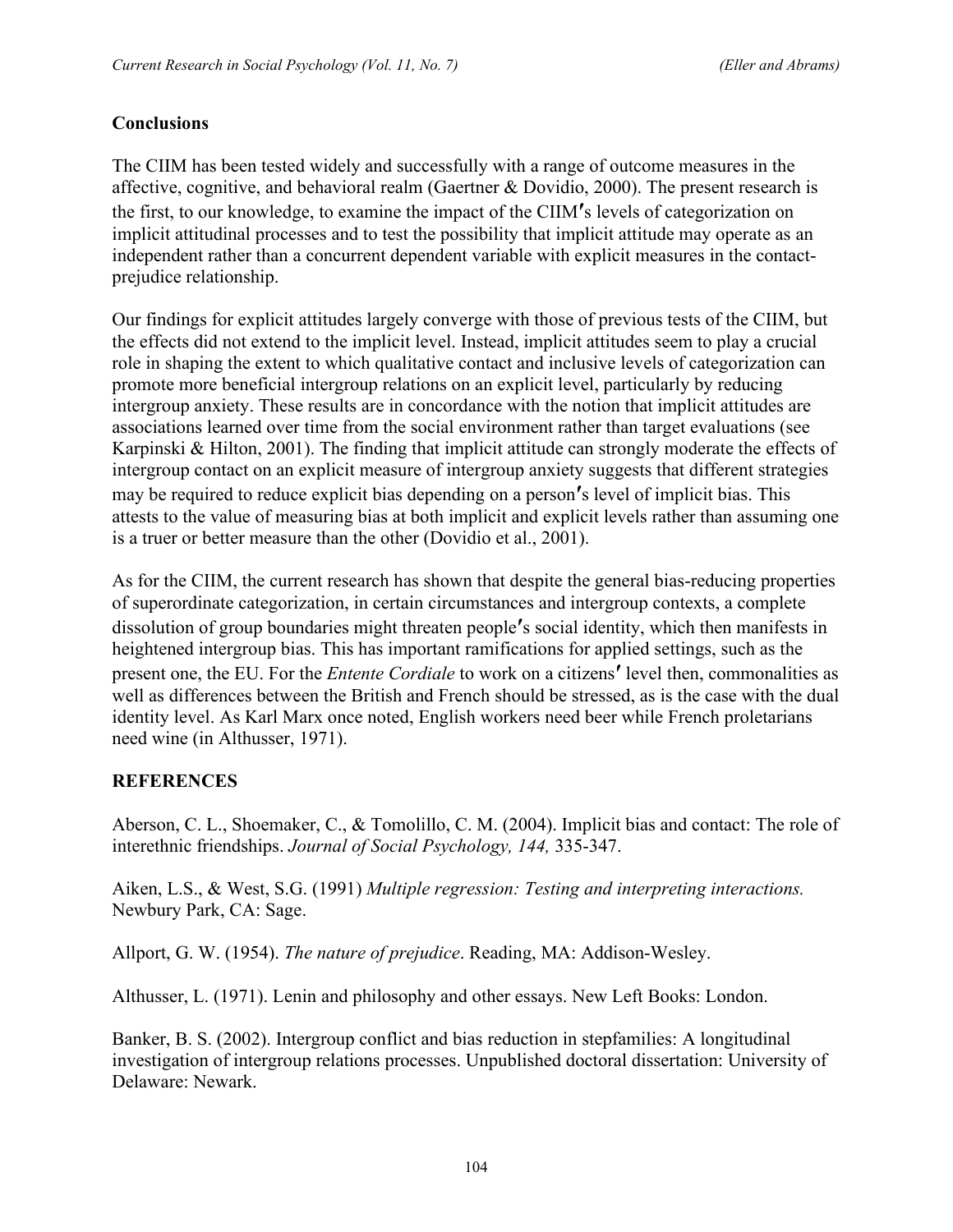Banse, R., Seise, J. & Zerbes, N. (2001). Implicit attitudes towards homosexuality: Reliability, validity, and controllability of the IAT. *Zeitschrift für Experimentelle Psychologie, 48(2)*, 145- 160.

Bargh, J.A. (1999). The cognitive monster: The case against the controllability of automatic stereotype effects. En S. Chaiken & Y. Trope (Eds.), *Dual-process theories in social psychology* (pp. 361-382). New York, NY: Guilford Press.

Baron, R. M., & Kenny, D. A. (1986). The moderator-mediator variable distinction in social psychological research: Conceptual, strategic, and statistical considerations. *Journal of Personality and Social Psychology, 51,* 1173-1182.

Bogardus, E. S. (1933). A social distance scale. *Sociology and Social Science Research, 17,* 265- 271.

Brinol, P., Horcajo, J., Becerra, A., Falces, C. & Sierra, B. (2002). Cambio de actitudes implícitas [Implicit attitude change]. *Psicothema, 14(4)*, 771-775.

Brown, R.J., & Hewstone, M. (2005). An integrative theory of intergroup contact. *Advances in Experimental Social Psychology, 37*, 255-343.

Dasgupta, N. & Greenwald, A. G. (2001). On the malleability of automatic attitudes: Combating automatic prejudice with images of admired and disliked individuals. *Journal of Personality and Social Psychology, 81(5)*, 800-814.

Dijksterhuis, A.. Aarts, H., Bargh, J. A. & van Knippenberg, A. (2000). On the relation between associative strength and automatic behavior. *Journal of Experimental Social Psychology, 36*, 531-544.

Dovidio, J. F., Kawakami, K. & Beach, K. R. (2001). Implicit and explicit attitudes: Examination of the relationship between measures of intergroup bias. In R. Brown & S. L. Gaertner (Eds.), *Blackwell Handbook of Social Psychology: Intergroup Processes* (pp. 175-197)*.* Blackwell: Oxford.

Eller, A. & Abrams, D. (2003). "Gringos" in Mexico: Cross-sectional and longitudinal effects of language school-promoted contact on intergroup bias. *Group Processes and Intergroup Relations, 6*, 55-75.

Eller, A. & Abrams, D. (2004). Come together: Longitudinal comparisons of Pettigrew**′**s reformulated intergroup contact model and the Common Ingroup Identity Model in Anglo-French and Mexican-American contexts. *European Journal of Social Psychology*, *34(3)*, 229- 256.

Fazio, R. H. & Olson, M. A, (2003). Implicit measures in social cognition research: Their meaning and use. *Annual Review of Psychology, 54*, 297-327.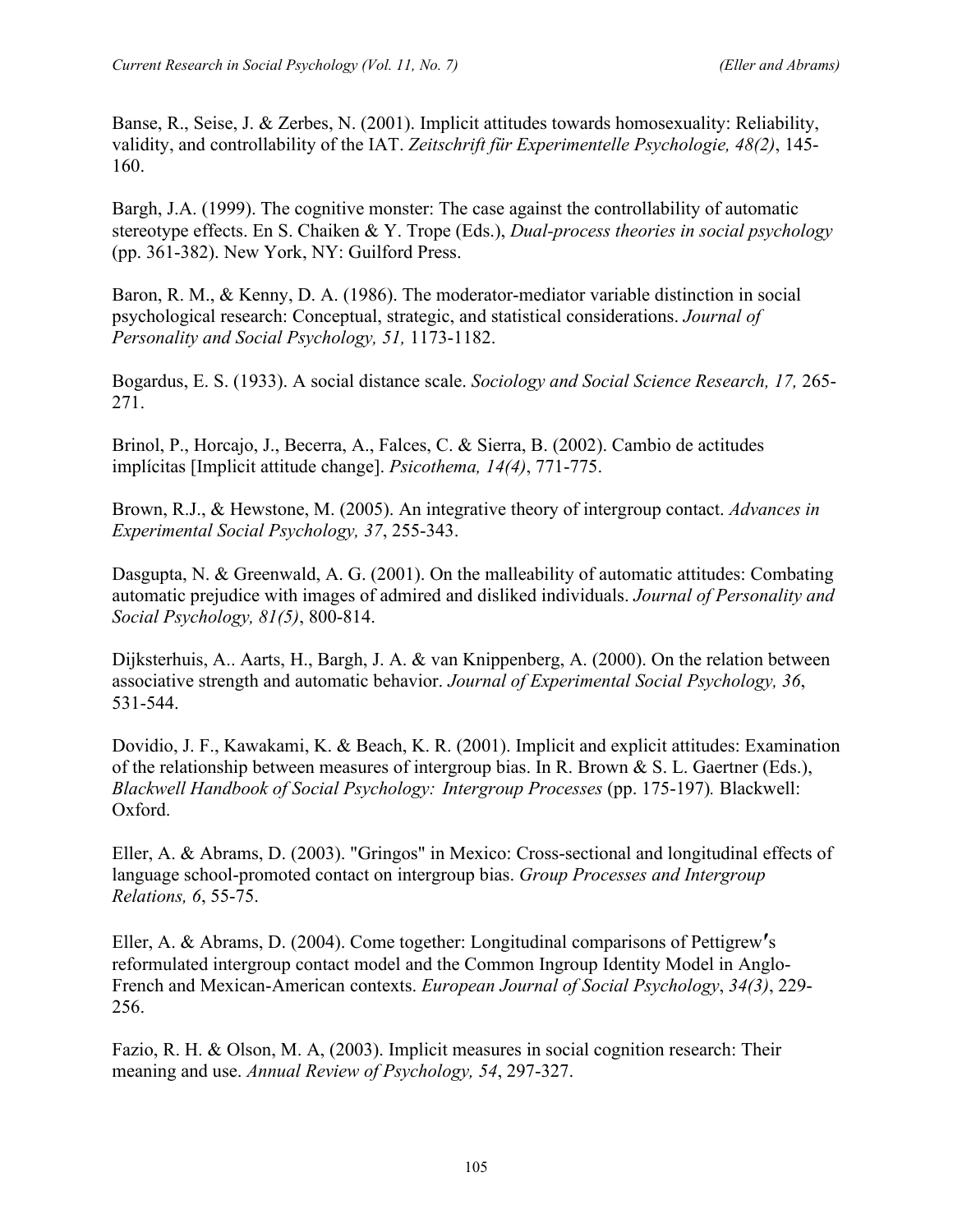Gaertner, S. L. & Dovidio, J. F. (2000*). Reducing intergroup bias: The common ingroup identity model.* Philadelphia, PA: Psychology Press.

Gaertner, S. L., Dovidio, J. F., Anastasio, P. A., Bachman, B. A., & Rust, M. C. (1993). The common ingroup identity model: Recategorization and the reduction of intergroup bias. In W. Stroebe & M. Hewstone (Eds.), *European Review of social psychology* (Vol. 4. pp. 1-26). New York: John Wiley & Sons.

Gaertner, S. L., Dovidio, J. F., & Bachman, B. A. (1996). Revisiting the contact hypothesis: The induction of a common ingroup identity*. International Journal of Intercultural Relations, 20,* 271-290.

Gaertner, S. L., Mann, J., Murrell, A., & Dovidio, J. F. (1989). Reducing intergroup bias: The benefits of recategorisation. *Journal of Personality and Social Psychology, 57*, 239-249.

González, R. (2000). The contact hypothesis and levels of categorization: Maintaining a dual identity as strategy for reducing intergroup bias. Unpublished Ph.D. thesis: University of Kent, UK.

Greenwald, A. G., McGhee, D. E. & Schwartz, J. L. K. (1998). Measuring individual differences in implicit cognition: The Implicit Association Test. *Journal of Personality and Social Psychology, 74*, 1464-1480.

Hornsey, M. J. & Hogg, M. A. (2000). Subgroup relations: a comparison of mutual intergroup differentiation and common ingroup identity models of prejudice reduction. *Personality and Social Psychology Bulletin, 26*, 242-256.

Houlette, M. A., Gaertner, S. L., Johnson, K. M., Banker, B. S., Riek, B. M. & Dovidio, J. F. (2004). Developing a more inclusive social identity: An elementary school intervention. *Journal of Social Issues, 60(1)*, 35-55.

Islam, M. R. & Hewstone, M. (1993). Dimensions of contact as predictors of intergroup anxiety, perceived out-group variability, and out-group attitude: An integrative model. *Personality and Social Psychology Bulletin, 19,* 700-710.

James, L. R. & Brett, J. M. (1984). Mediators, moderators, and tests for mediation. *Journal of Applied Psychology, 69(2)*, 307-321.

Jelenec, P., & Steffens, M. C. (2002). Implicit attitudes toward elderly women and men. *Current Research in Social Psychology, 7,* 275-293. Retrieved 18 May, 2005, from http://lime.weeg.uiowa.edu/~grpproc/crisp/crisp.7.16.htm.

Karpinski, A. & Hilton, J. L. (2001). Attitudes and the Implicit Association Test. *Journal of Personality and Social Psychology, 81(5)*, 774-788.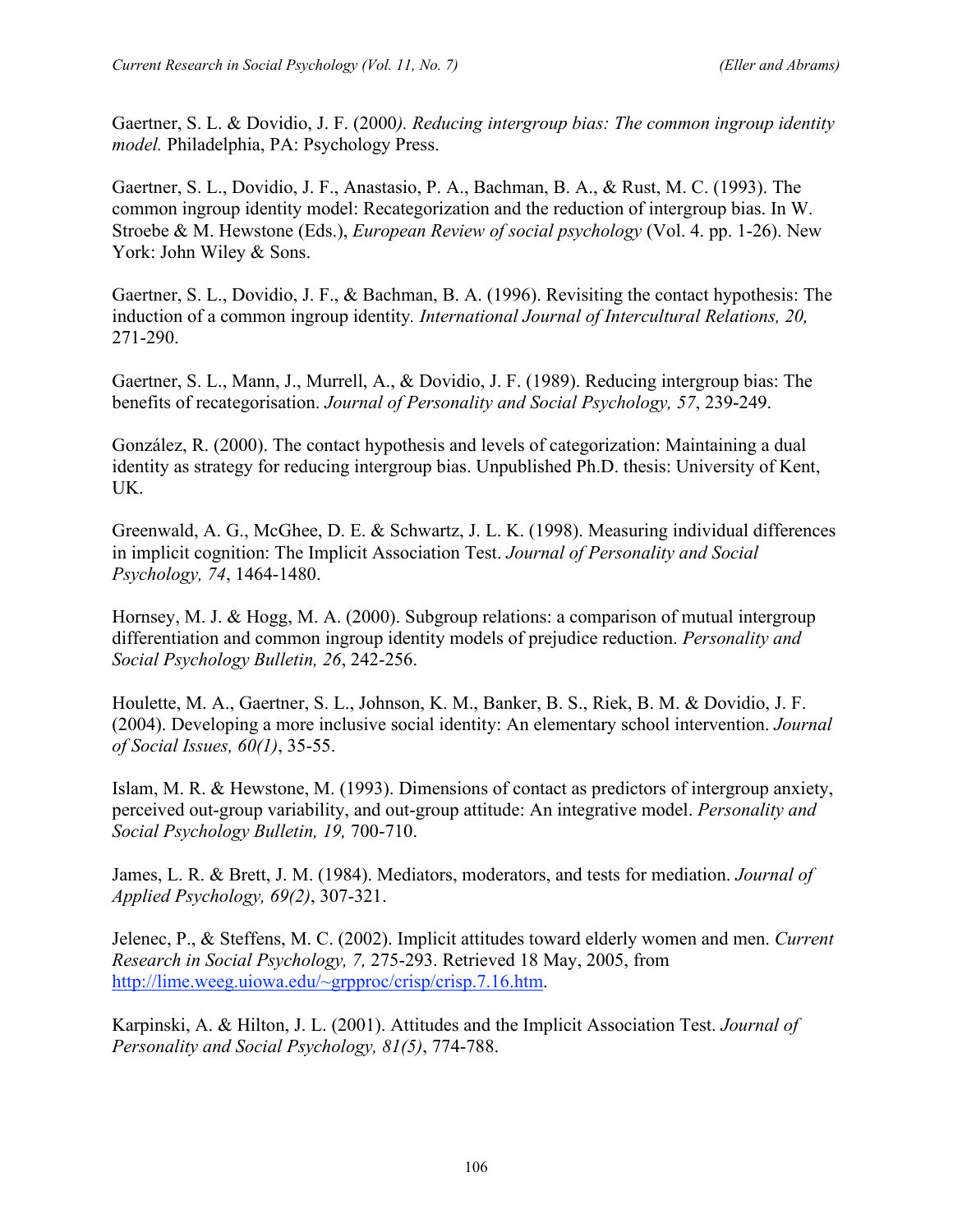Kawakami, K., Dovidio, J.F., Moll, J., Hermsen, S., & Russin, A. (2000). Just say no (to stereotyping): Effects of training in the negation of stereotypic associations on stereotype activation. *Journal of Personality and Social Psychology*, *78*, 871-888.

Lowery, B. S., Hardin, C. D. & Sinclair, S. (2001). Social influence effects on automatic racial prejudice. *Journal of Personality and Social Psychology, 81(5)*, 842-855.

Maass, A., Castelli, L. & Arcuri, L. (2000). Measuring prejudice: Implicit versus explicit techniques. In D. Capozza & R. Brown (Eds.), *Social identity processes* (pp. 96-116). London: Sage.

MacKinnon, D. P., Lockwood, C. M., Hoffman, J. M., West, S. G. & Sheets, V. (2002). A comparison of methods to test mediation and other intervening variable effects. *Psychological Methods, 7(1)*, 83-104.

Muller, D., Judd, C. M., & Yzerbyt, V. (2004). When mediation is moderated and moderation is mediated. Unpublished manuscript: University of Colorado.

Pettigrew, T. F. (1998). Intergroup contact theory. *Annual Review of Psychology, 49,* 65-85.

Pettigrew, T. F., & Tropp, L. R. (in press). A meta-analytic test of intergroup contact theory. *Journal of Personality and Social Psychology.* 

Plant, E. A., & Devine, P. G. (2003). The antecedents and implications of interracial anxiety. *Personality and Social Psychology Bulletin, 29(6)*, 790-801.

Rudman, L. A., Ashmore, R. D. & Gary, M. L. (2001). "Unlearning" automatic biases: The malleability of implicit prejudice and stereotypes. *Journal of Personality and Social Psychology, 81(5),* 856-868.

Schwartz, L. K. & Simmons, J. P. (2001). Contact quality and attitudes toward the elderly. *Educational Gerontology, 27(2)*, 127-137.

Stephan, W. G., Diaz-Loving, R., & Duran, A. (2000). Integrated threat theory and intercultural attitudes: Mexico and the United States. *Journal of Cross-Cultural Psychology, 31,* 240-249.

Teachman, B., & Brownell, K. (2001). Implicit anti-fat bias among health professionals: Is anyone immune? *International Journal of Obesity, 25,* 1525-1531.

Towles-Schwen, T. & Fazio, R. H. (2003). Choosing social situations: The relation between automatically activated racial attitudes and anticipated comfort interacting with African Americans. *Personality and Social Psychology Bulletin, 29(2)*, 170-182.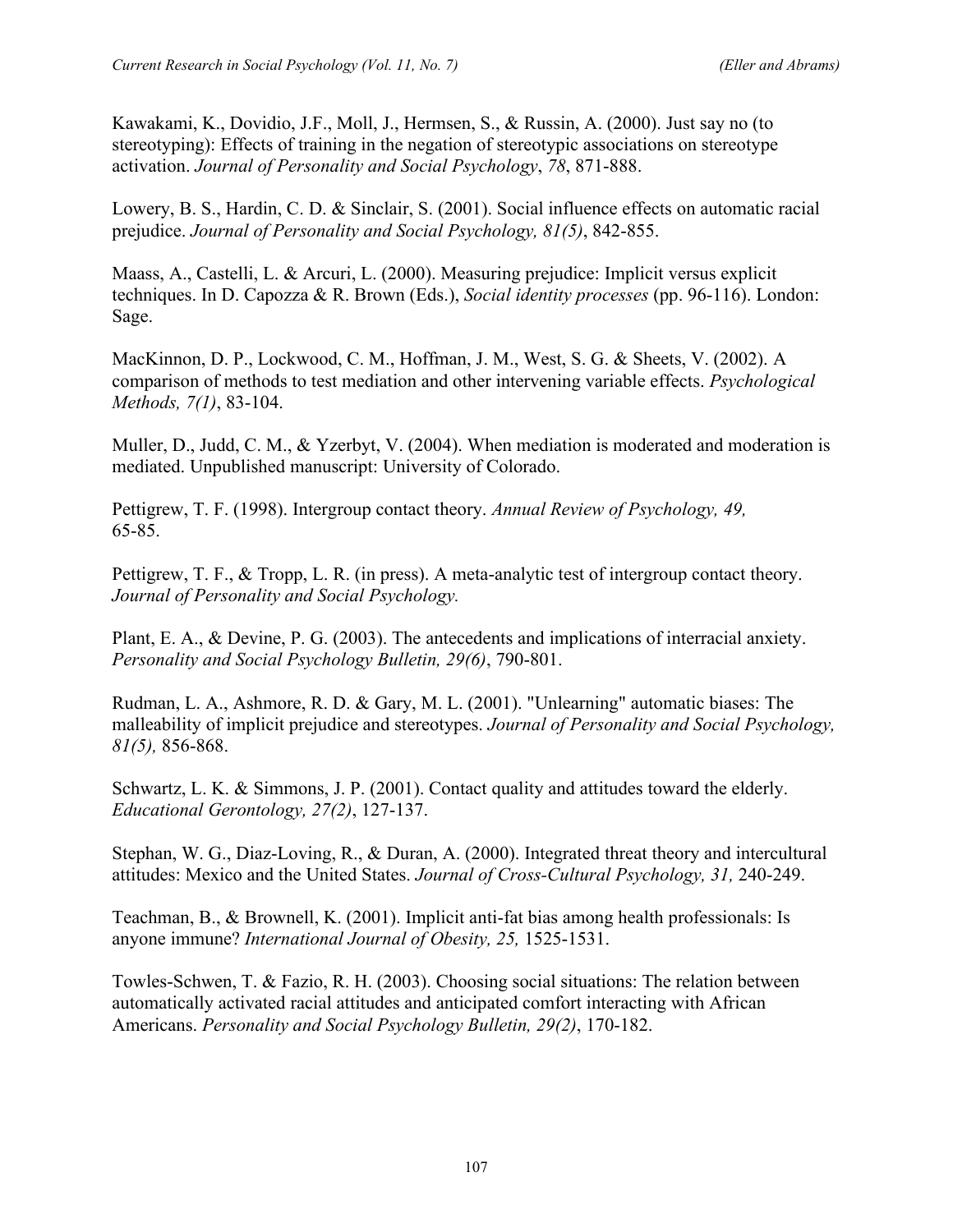van Dick, R., Wagner, U., Pettigrew, T. F., Christ, O., Jackson, J. S., Petzel, T., Smith-Castro, V. & Wolf, C. (2004). The role of perceived importance in intergroup contact. *Journal of Personality and Social Psychology, 87(2),* 211-227.

Wilson, T. D., Lindsey, S., & Schooler, T. Y. (2000). A model of dual attitudes. *Psychological Review, 107(1)*, 101-126.

Wright, S. C., Aron, A., McLaughlin-Volpe, T., & Ropp, S. A. (1997). The extended contact effect: Knowledge of cross-group friendships and prejudice. *Journal of Personality and Social Psychology, 73*, 73-90.

| <b>Measure</b>              | Mean | <b>Standard deviation</b> |
|-----------------------------|------|---------------------------|
| <b>Ouantitative contact</b> | 3.04 | 1.54                      |
| <b>Qualitative contact</b>  | 3.84 | 0.82                      |
| <b>Interpersonal level</b>  | 5.52 | 1.41                      |
| <b>Intergroup level</b>     | 4.15 | 1.50                      |
| Superordinate group level   | 3.87 | 1.23                      |
| <b>Dual identity level</b>  | 4.26 | 1.31                      |
| <b>Intergroup anxiety</b>   | 3.39 | 1.01                      |
| <b>Social distance</b>      | 3.54 | 1.30                      |
| <b>General evaluation</b>   | 4.37 | 0.86                      |
| IAT score+                  | 111  | 112                       |

# **APPENDIX A: DESCRIPTIVE STATISTICS**

*Note*. + Median.

# **APPENDIX B: CORRELATION MATRIX**

| Mea-                    |                |          |          |           |          |         |          |           |           |        |
|-------------------------|----------------|----------|----------|-----------|----------|---------|----------|-----------|-----------|--------|
| sure                    | 1 <sup>1</sup> | 2.       | 3.       | 4.        | 5.       | 6.      | 7.       | 8.        | 9.        | 10.    |
|                         |                | .13      | .13      | $-.06$    | .02      | .14     | $-.14$   | $-.31**$  | .06       | $-20$  |
| $\overline{2}$          |                | $.45***$ | $.45***$ | $-.39***$ | $.38***$ | $.22*$  | $-43***$ | $-.65***$ | $.62***$  | $-.08$ |
| $\mathbf{3}$            |                |          |          | $-31**$   | .16      | $.32**$ | $-31**$  | $-.51***$ | $.42***$  | $-22$  |
| $\overline{\mathbf{4}}$ |                |          |          |           | $-.20$   | $-.20$  | .17      | $.44***$  | $-40***$  | .17    |
| 5                       |                |          |          |           |          | $.22*$  | $-.17$   | $-.35***$ | $.33**$   | .13    |
| 6                       |                |          |          |           |          |         | $-35***$ | $-28**$   | $.32**$   | $-.11$ |
| $\overline{7}$          |                |          |          |           |          |         |          | $.47***$  | $-.51***$ | $-.10$ |
| 8                       |                |          |          |           |          |         |          |           | $-.60***$ | .11    |
| 9                       |                |          |          |           |          |         |          |           |           | $-.01$ |
| 10                      |                |          |          |           |          |         |          |           |           |        |

*Note*. 1 = Quantitative contact, 2 = Qualitative contact, 3 = Interpersonal level, 4 = Intergroup level,  $5 =$  Superordinate group level,  $6 =$  Dual identity level,  $7 =$  Intergroup anxiety,  $8 =$  Social distance,  $9 = \text{General evaluation}, 10 = \text{IAT score.} * p < .05; ** p < .01; *** p < .001.$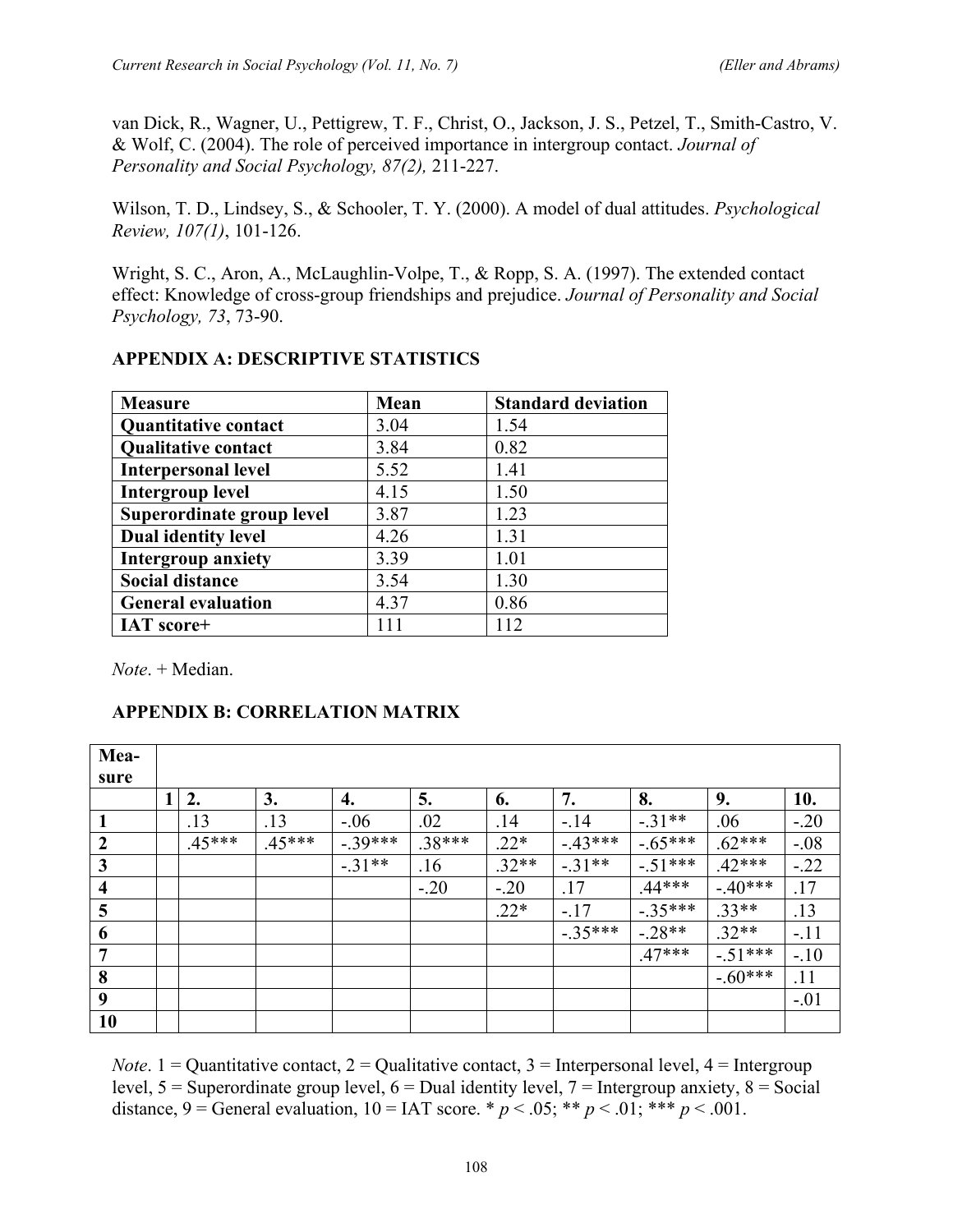#### **APPENDIX C: MEASURES**

#### **Questionnaire Measures**

#### *Quantitative Contact*

In general, how often do you have contact with French people at university?

never 1 2 3 4 5 6 7always

#### *Qualitative Contact*

In general, how often do you have contact with French people as close friends?

never 1 2 3 4 5 6 7always

How important is this contact to you personally?

not at all 1 2 3 4 5 6 7very

How would you rate your contact with French people?

| never among equals |  |  | $\mathbf{p}$ | 7 always among equals |
|--------------------|--|--|--------------|-----------------------|
| mostly involuntary |  |  | n            | 7 mostly voluntary    |
| mostly superficial |  |  |              | 7 mostly intimate     |
| mostly competitive |  |  |              | 7 mostly cooperative  |

#### *Levels of Categorization*

When you have contact with French people, how often do you perceive them as...

| a)individual people                                                                                     |  |  |  | never 1 2 3 4 5 6 7 always |
|---------------------------------------------------------------------------------------------------------|--|--|--|----------------------------|
| b) people from a group that is different<br>from your own                                               |  |  |  | never 1 2 3 4 5 6 7 always |
| c) people from a group with whom<br>you share a common group membership never 1 2 3 4 5 6 7 always      |  |  |  |                            |
| d) people from a different group that,<br>at the same time, share a common<br>group membership with you |  |  |  | never 1 2 3 4 5 6 7 always |

#### *Intergroup Anxiety*